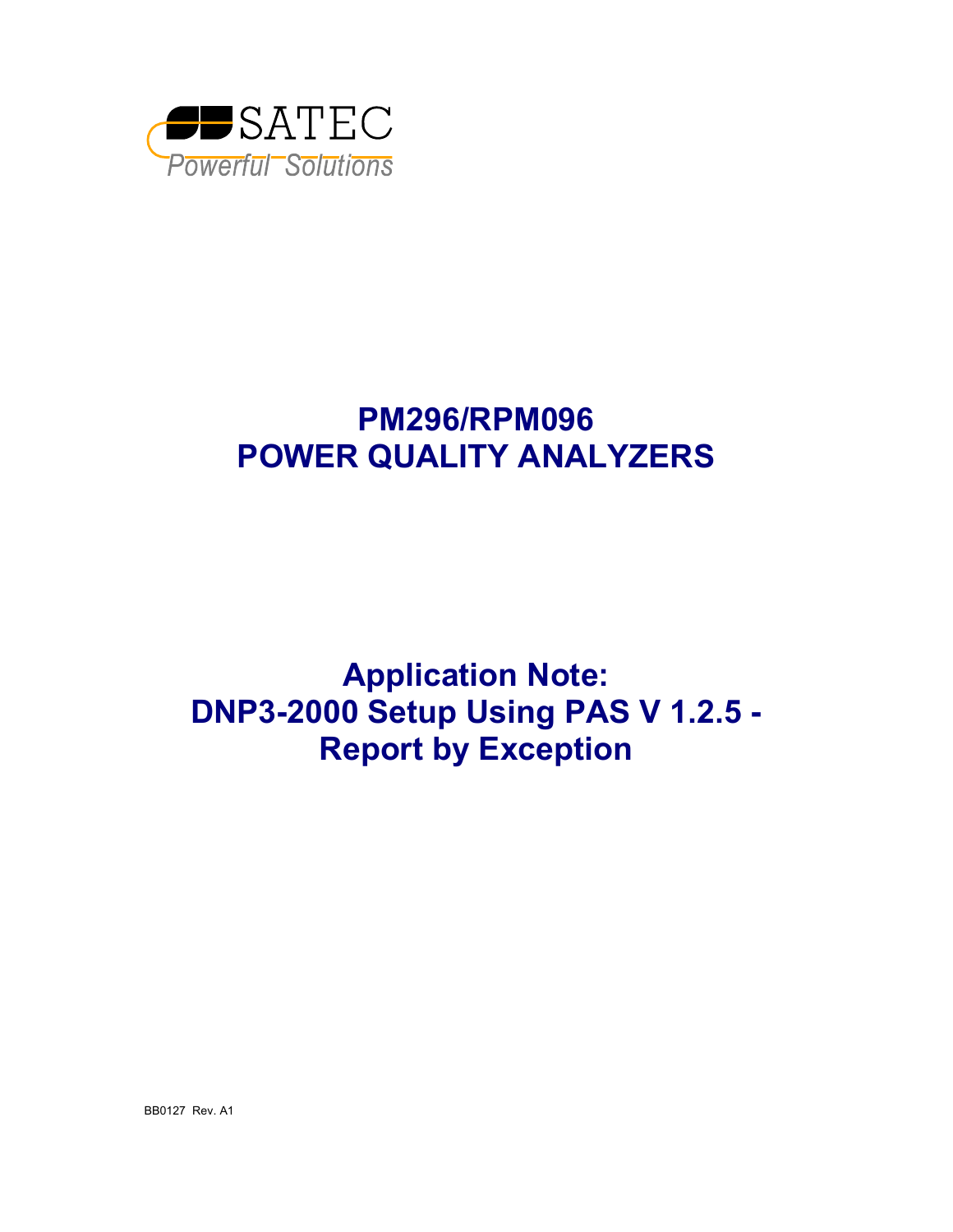# **Table of Contents**

| <b>Introduction</b>                                                                                                                                                                                                                |    |
|------------------------------------------------------------------------------------------------------------------------------------------------------------------------------------------------------------------------------------|----|
| <b>Configuration Tools</b>                                                                                                                                                                                                         |    |
| <b>On-line Switch</b>                                                                                                                                                                                                              |    |
| Protocol Setup _________________________________                                                                                                                                                                                   | 6  |
|                                                                                                                                                                                                                                    |    |
| DNP Points To Generate Events <b>Exercises Exercises Exercises</b>                                                                                                                                                                 |    |
| <b>Scaling Analog Input Objects</b>                                                                                                                                                                                                |    |
|                                                                                                                                                                                                                                    |    |
| <b>Communication Test: Analog Input Change Events</b>                                                                                                                                                                              |    |
| <b>Communication Test: Binary Input Change Events</b>                                                                                                                                                                              | 15 |
| <b>DNP Class 0 Object Assignment</b>                                                                                                                                                                                               | 19 |
| <b>DNP Class 0 Group Assignment State State State State State State State State State State State State State State State State State State State State State State State State State State State State State State State Stat</b> | 19 |
| <b>DNP Class 0 Point Assignment</b>                                                                                                                                                                                                | 22 |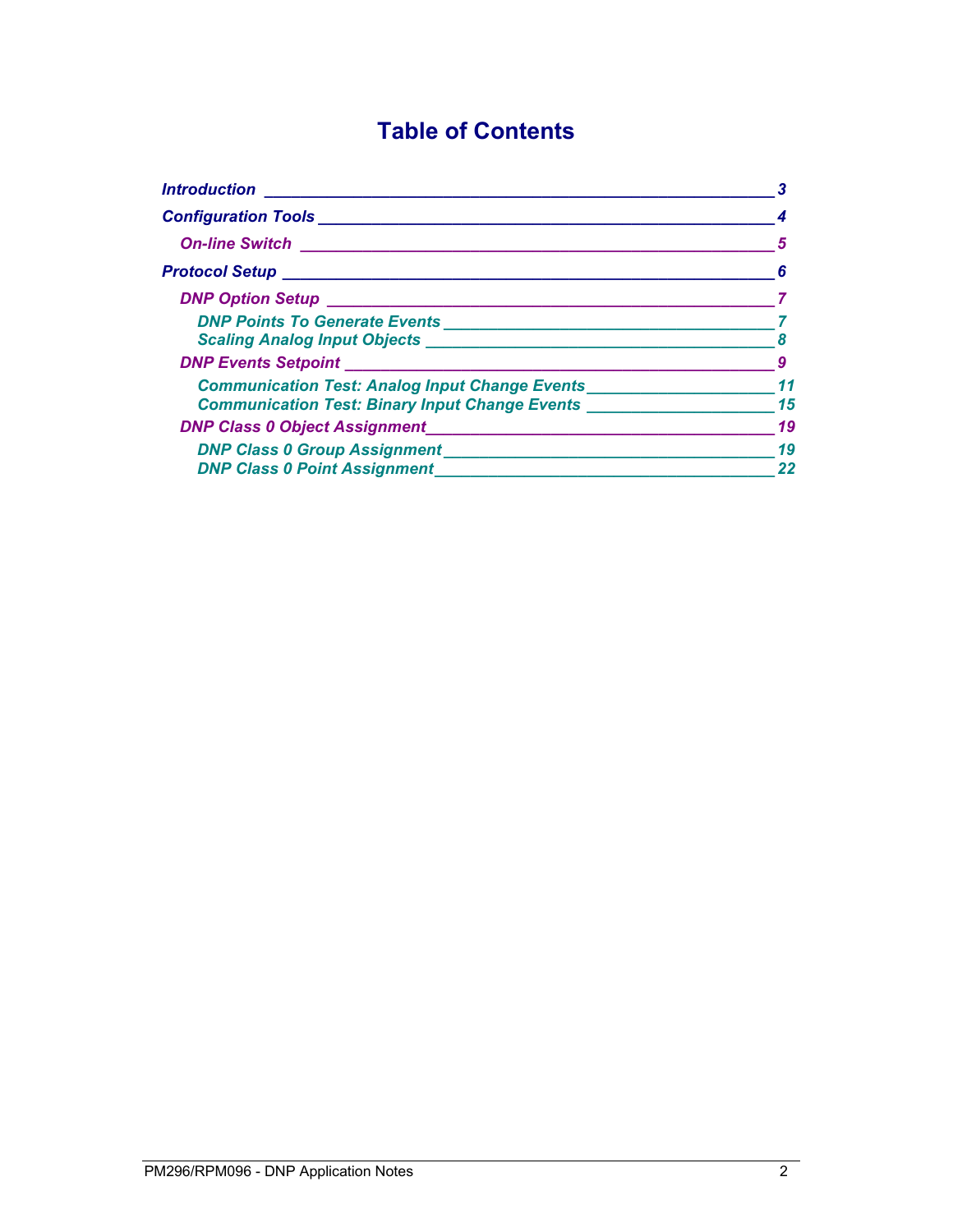### <span id="page-2-0"></span>**Introduction**

This document describes a DNP3-2000 serial communications session for transferring data between a master computer station and the PM296/RM096 Powermeters (Version 2.25/2.35 or later). PC master functionality, supported by the PAS V1.2.5 software, is illustrated by print screen pictures of the main menu window and appropriate dialog boxes. The document provides all necessary information for Report by Exception programming and explains the Communication Test dialog options for checking DNP events saving. A special connection between relay contacts and status inputs is used to demonstrate state-change events (digital inputs, relay status). Contents of the response to the Class 0 polling request may be defined in two different ways, also described in this document.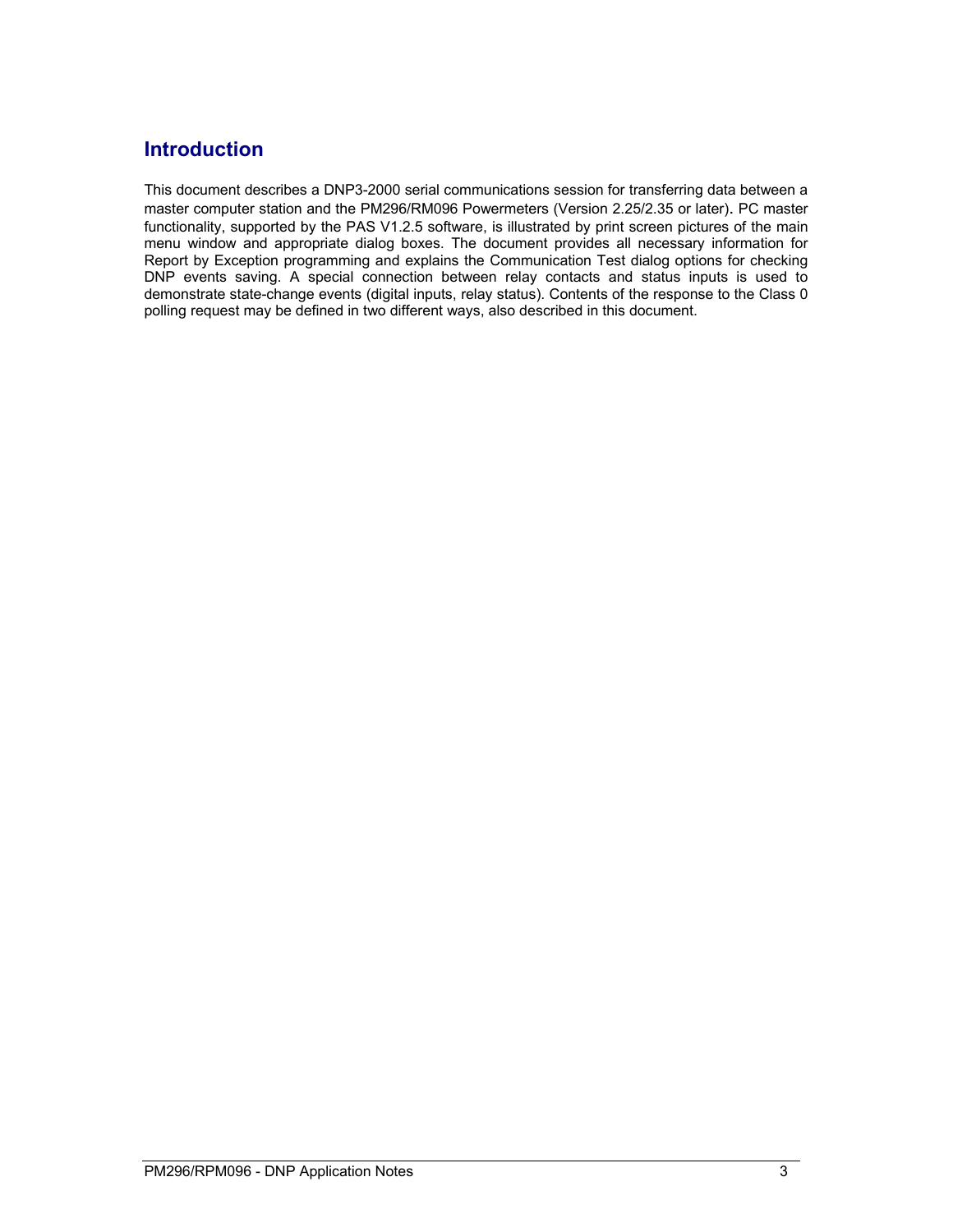## <span id="page-3-0"></span>**Configuration Tools**

Pas V 1.2.5 communicates with the PM296/RPM096 via PC COM1 and the SATEC RS-232 Communication Converter. Use the Tools -> Configuration option of the main menu to set configuration parameters:

| <b>Configuration</b><br>Instrument Setup   Connection | $\vert x \vert$                                        |
|-------------------------------------------------------|--------------------------------------------------------|
| Site: PM_296                                          | Model: PM296                                           |
| Communication                                         | Instrument Options                                     |
| Serial Port / Modem Site<br>$C$ USB Port              | Voltage Input: 690V                                    |
| C Internet Site                                       | CT Secondary: 5A<br>$\blacktriangledown$               |
| Address: 1<br>÷                                       | 14 CT Secondary: 5A<br>▼                               |
| Sampling Rate: 1<br>÷                                 | Current Overrange: 120%                                |
|                                                       | Analog Output: NONE<br>$\overline{\phantom{a}}$        |
| Comment:                                              | Analog Expander: NONE<br>$\overline{\phantom{a}}$      |
|                                                       | Memory Module: NONE<br>Sites<br>---------------------- |
|                                                       | Help<br><b>OK</b><br>Cancel<br>Apply                   |

In the Instrument Setup tab, set the instrument model and site. Click on the Connection tab - the following dialog appears:

| Instrument Setup Connection<br>- Internet-<br>O Domain Name: |                                  |                             |                     |        |
|--------------------------------------------------------------|----------------------------------|-----------------------------|---------------------|--------|
|                                                              |                                  |                             |                     |        |
|                                                              |                                  |                             |                     |        |
|                                                              |                                  |                             |                     |        |
|                                                              |                                  |                             |                     |        |
| C IP Address                                                 |                                  | Wait for answer: 30 - [sec] |                     |        |
| $0$ , $0$ , $0$ , $0$                                        | Eletries [15]: $1 - \frac{2}{3}$ |                             |                     |        |
| Host Port: 1<br>$\frac{1}{2}$                                |                                  |                             |                     |        |
|                                                              | Protocol: SATEC ASCII V          |                             |                     |        |
| Serial Port / Modem                                          |                                  |                             |                     |        |
| Device: COM1                                                 |                                  | Configure                   | Protocol            | Remote |
| Phone Number:                                                | $\overline{\mathbf{v}}$          | Phones                      | Connect             | Hangup |
|                                                              |                                  |                             |                     |        |
|                                                              |                                  |                             | <b>OK</b><br>Cancel | Apply  |

Click on the Protocol button to open the Protocol Setup:

| <b>Protocol Setup</b>          |  |
|--------------------------------|--|
|                                |  |
| Response Time-out: 2000 - [ms] |  |
| Break Time-out: 100 - [ms]     |  |
| Retries [ 15 ]: 1<br>÷         |  |
| Protocol: DNP3-2000<br>۰       |  |
|                                |  |
| Cancel<br>OK                   |  |

Click on the Configure button to open a Serial Port Setup: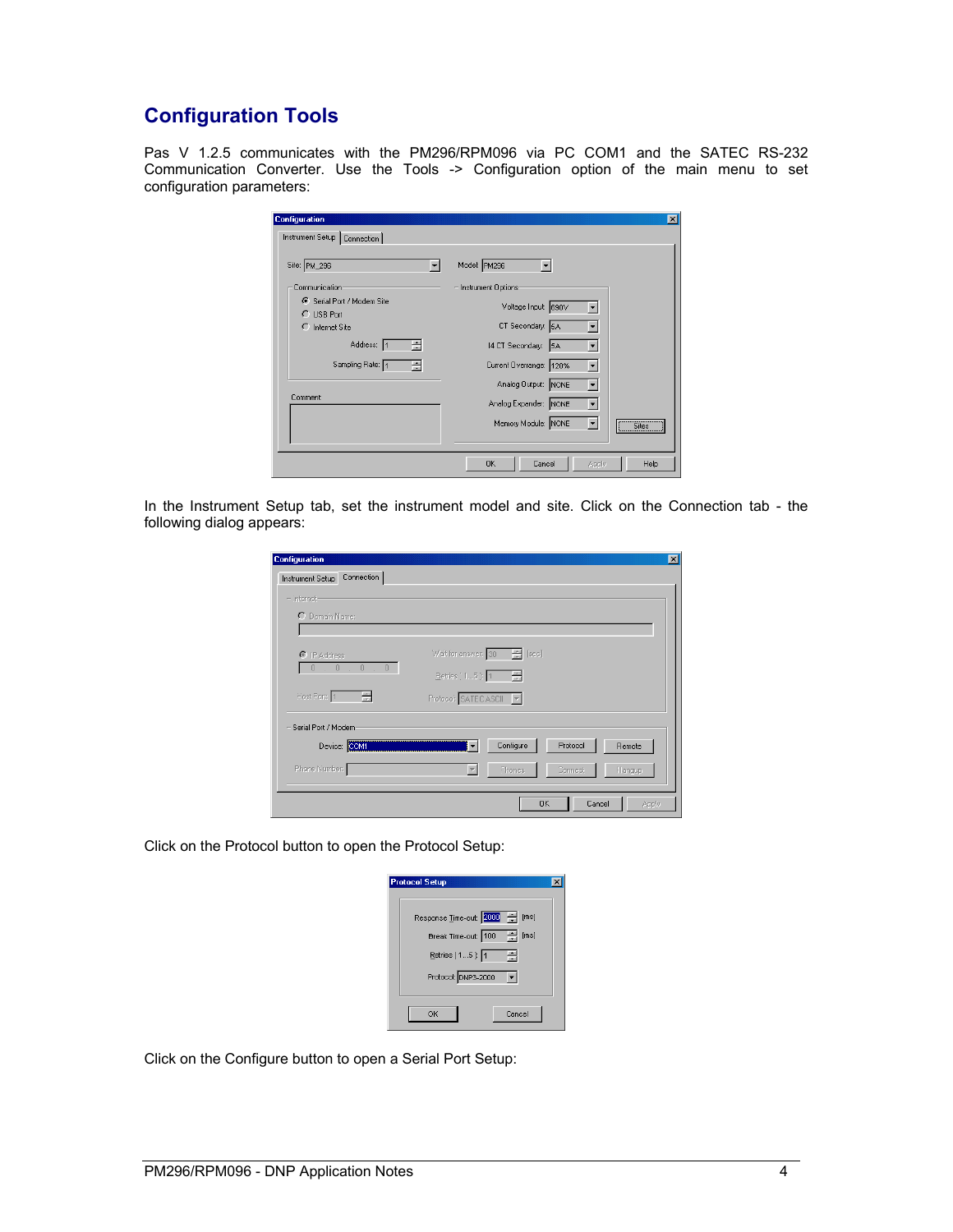| <b>Serial Port Setup</b> |  |
|--------------------------|--|
| Baud Rate: 19200<br>▮▾▮  |  |
| Data Bits: 8             |  |
| Stop Bits: 1             |  |
| Parity: No Parity        |  |
| OK<br>Cancel             |  |

<span id="page-4-0"></span>Choose or edit parameters to set correct values and click on OK.

#### **On-line Switch**

Choose the Monitor -> On-line option or Press the On-line button  $\mathbb{R}^{\mathbb{Z}^{\mathbb{Z}}}$  of the PAS V1.2.5 main window Tools bar:

|  |  | <b>Bay PAS V1.2.5.03 BETA - [G:\PROJECTS\pas_v1]</b>                                              |  |           |
|--|--|---------------------------------------------------------------------------------------------------|--|-----------|
|  |  | File Edit View Monitor Logs MeterSetup Tools Window Help                                          |  |           |
|  |  | $ \mathcal{B} \boxdot $ % in E $ \mathcal{B} $ ( $\mathcal{P} $ F $ \mathsf{P} \mathsf{M}_-$ 296) |  | $\boxdot$ |

The On-line program status is indicated by the highlighted On-line button of the main window Tools bar:

|  |  | <b>Exx PAS V1.2.5.03 BETA - [G:\PROJECTS\pas_v1]</b>                                                         |  |
|--|--|--------------------------------------------------------------------------------------------------------------|--|
|  |  | File Edit View Monitor Logs MeterSetup Tools \                                                               |  |
|  |  | $ \boldsymbol{\beta} $ . Below $ \boldsymbol{\beta} $ of $ \boldsymbol{\beta} $ . For $ \boldsymbol{\beta} $ |  |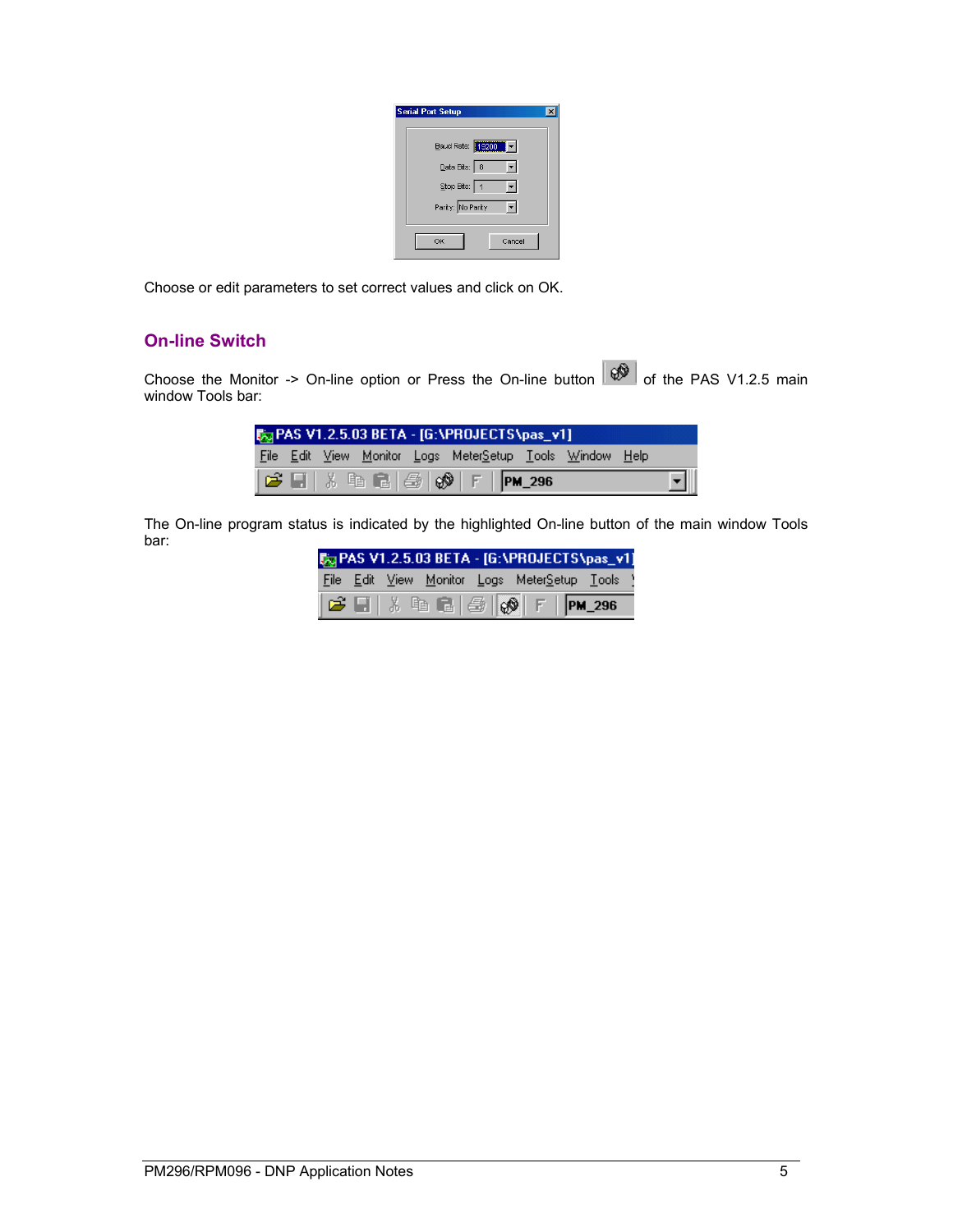# <span id="page-5-0"></span>**Protocol Setup**

Choose the Meter Setup -> Protocol Setup option of the main window menu. After a communications delay the following dialog box appears:

| Binary Inputs (BI)                  |                  | <b>DNP General Options</b> |         |
|-------------------------------------|------------------|----------------------------|---------|
| Number of BI to generate events     | $\Omega$         | Scaling                    | Off     |
| <b>Binary Input Object</b>          | Single-bit       | SBO Timeout                | 10      |
| Binary Input Change Event Object    | <b>With Time</b> | Time Sync Period           | 86400   |
|                                     |                  | Multi Fragment Interval    | 50      |
| Analog Inputs (AI)                  |                  |                            |         |
| Number of AI to generate events     | 32               |                            |         |
| Analog Input Object                 | 16-bit -Flag     |                            |         |
| Analog Input Change Event Object    | 16-bit - Time    |                            |         |
| Frozen Analog Input Object          | N/A              |                            | Open    |
| Frozen Analog Change Event Object   | N/A              |                            | Save as |
| Binary Counters (BC)                |                  |                            | Default |
| Number of BC to generate events     | $\Omega$         |                            |         |
| <b>Binary Counters Object</b>       | 16-bit -Flag     |                            | Print   |
| Binary Counters Change Event Object | 16-bit - Time    |                            | Send    |
| Frozen Binary Counters Object       | 16-bit -Flag     |                            |         |
| Frozen Counter Change Event Object  | N/A              |                            | Receive |

This dialog box contains four pages:

- 1. DNP Options Setup
- 2. DNP Events Setpoints
- 3. DNP Class 0 Group Assignment
- 4. DNP Class 0 Point Assignment

These pages are used to program an integrity polling of the DNP static and events data (DNP Class 0 - 3 polling).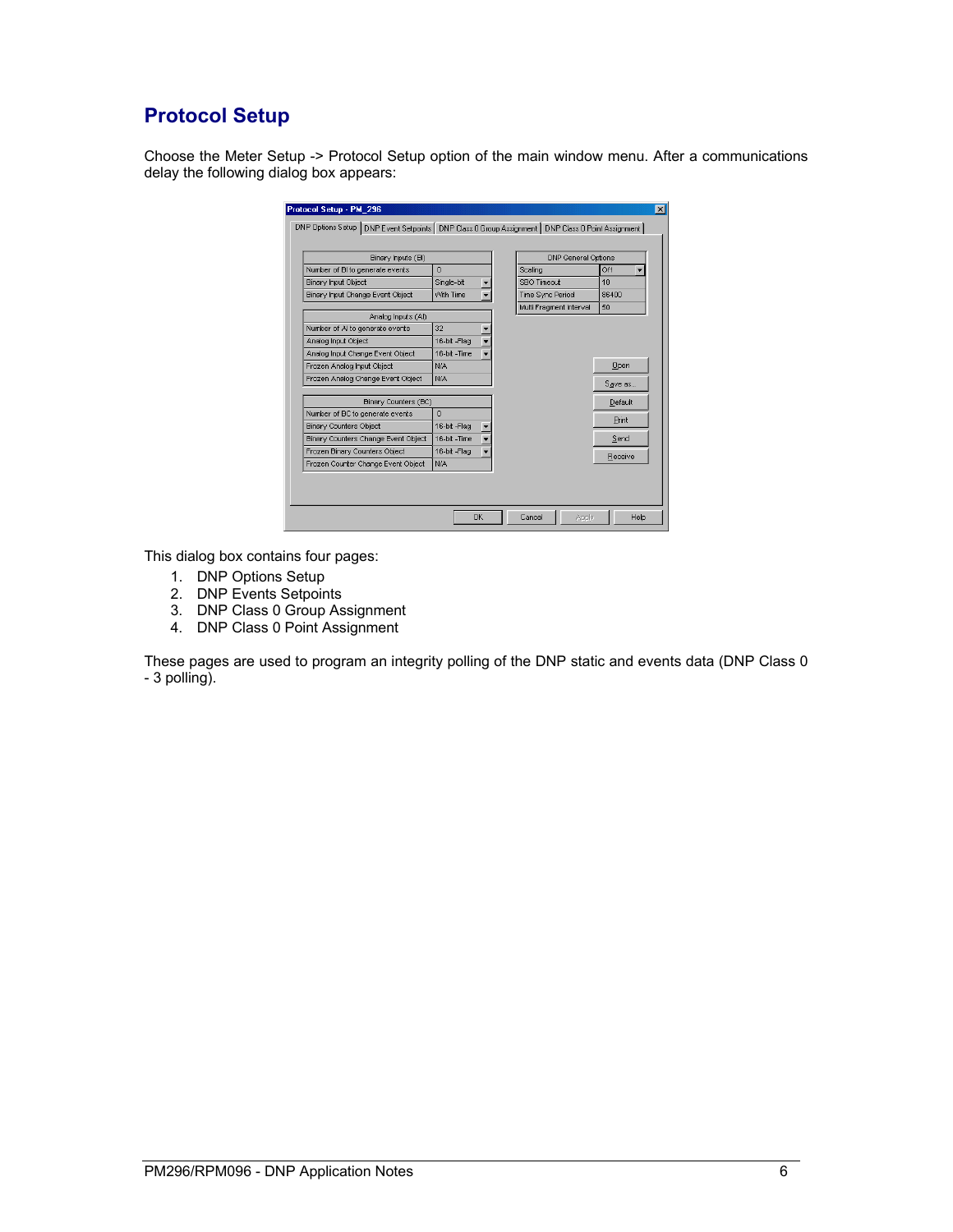#### <span id="page-6-0"></span>**DNP Option Setup**

The first page of the DNP Protocol Setup contains the DNP General Options and full definition of the DNP objects (Object : Variation) and number of the DNP points which can generate DNP events. Note that the sum of these points is less or equal to 32.

#### **DNP Points To Generate Events**

The default setting defines 32 Analog Input points which can generate DNP events, therefore Binary Input points or Binary Counter points cannot be included as objects that generate DNP events. To define these objects to generate events you must choose fewer Analog Input objects. For example: suppose you want to define three voltage parameters and three current parameters from the Input Data Parameters table (see Communications Guide, Table 3-1) as 6 Analog Input points which generate events. Set the number of AI points to generate events to 6:

| Analog Inputs (AI)                |    |
|-----------------------------------|----|
| Number of Al to generate events   | 32 |
| Analog Input Object               | ٤  |
| Analog Input Change Event Object  |    |
| Frozen Analog Input Object        |    |
| Frozen Analog Change Event Object | 8  |
|                                   |    |

Now the appropriate value of the Number of Binary Input points to generate events can be set:

| Binary Inputs (BI)                |               |
|-----------------------------------|---------------|
| Number of BI to generate events   | 0             |
| <b>Binary Input Object</b>        | 0             |
| Binary Input Change Event Object  |               |
|                                   | 2             |
| Analog Inputs (AI)                | з<br>4        |
| Number of AI to generate events   | 5             |
| Analog Input Object               | 16-bit -Flaq  |
| Analog Input Change Event Object  | 16-bit - Time |
| Frozen Analog Input Object        | N/A           |
| Frozen Analog Change Event Object | N/A           |

To demonstrate the Report by Exception DNP mode, besides the number of the AI and BI points, the Binary Input Change Event Object With Time, and 32-bit Analog Input Change Event Object With Time were selected. These definitions appear as follows:

| Binary Inputs (BI)                |              |
|-----------------------------------|--------------|
| Number of BI to generate events   | 4            |
| <b>Binary Input Object</b>        | Single-bit   |
| Binary Input Change Event Object  | With Time    |
|                                   |              |
| Analog Inputs (AI)                |              |
| Number of AI to generate events   | 6            |
| Analog Input Object               | 16-bit -Flag |
| Analog Input Change Event Object  | 32-bit +Time |
| Frozen Analog Input Object        | N/A          |
| Frozen Analog Change Event Object | N/A          |

Click the Send button on the DNP Option Setup (see previous page) to write a new setup to the instrument. In this example, 4 Binary Input points and 6 Analog input points were selected to generate an event.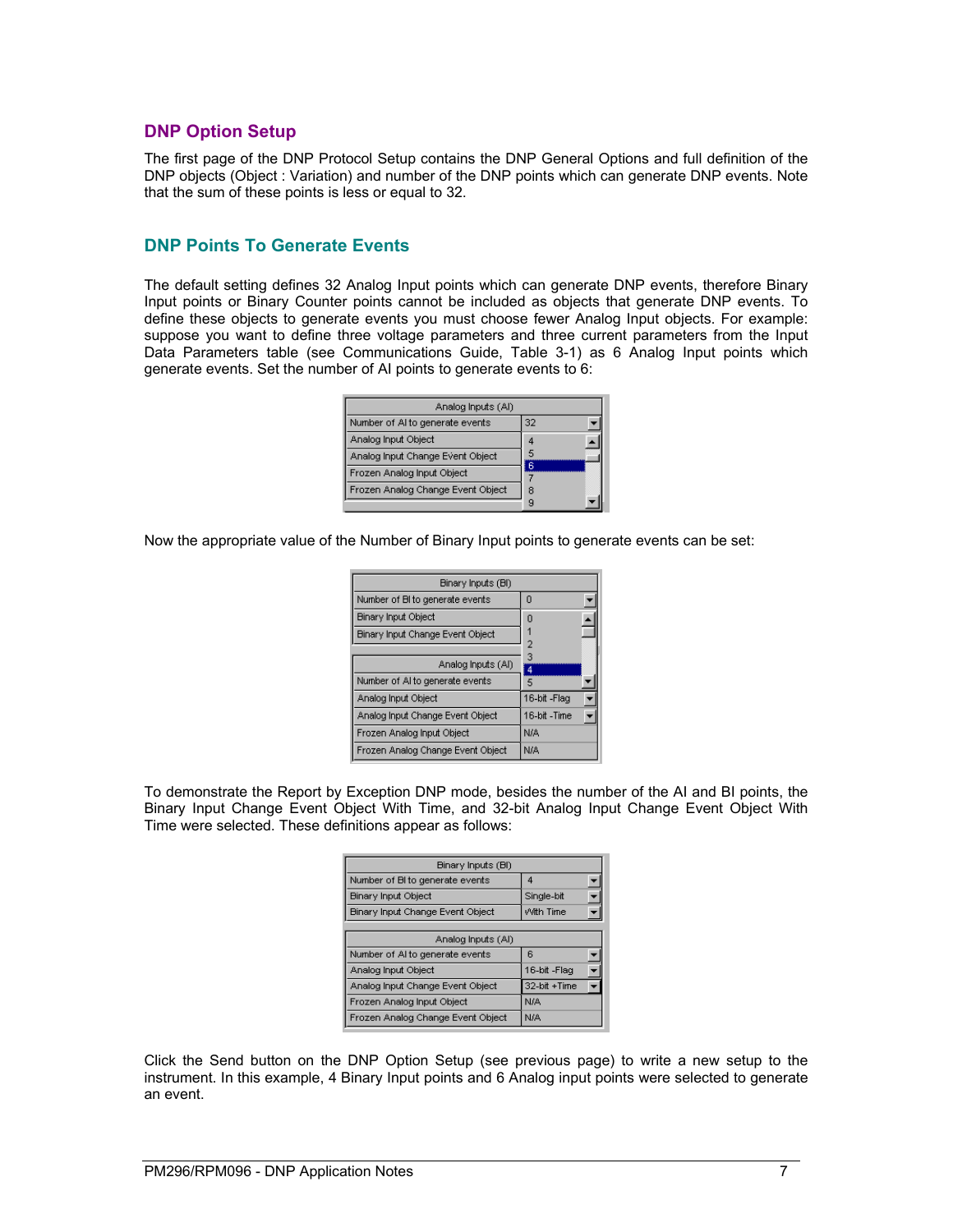#### <span id="page-7-0"></span>**Scaling Analog Input Objects**

With the Analog-Input objects, any of variations 1 through 4 (32-bit, 16-bit, 32-bit without flag, 16-bit without flag Analog Input) can be used. Variations 1 or 3 should be used to read a full-range value without a possible over-range error when no scaling is used to accommodate the value to the requested object size.

When over-range occurs, a positive value is reported as 32767 and a negative value as -32768, with the over-range bit being set to 1 in the flag octet if a variation 2 is requested. To avoid over-range errors when a variation 2 or 4 is required, a liner scaling may be used to scale 32-bit analog readings to 16-bit Analog Input objects. By default, scaling is disabled:

| DNP General Options     |       |  |  |  |
|-------------------------|-------|--|--|--|
| Scaling                 | Off   |  |  |  |
| SBO Timeout             | 10    |  |  |  |
| <b>Time Sync Period</b> | 86400 |  |  |  |
| Multi Fragment Interval | 50    |  |  |  |

The 'Time Synch Period' is in seconds (86400 seconds = 1 day).

Switch Scaling option to On to enable scaling mechanism. Click the Send button on the DNP Option Setup to write a new setup to the instrument.

When scaling is enabled, either analog input requested with variation 2 or 4 will be scaled to the range of -32768 to 32767 for bi-directional parameters (such as power and power factor), and to the range of 0 to 32767 for single-ended positive parameters (voltage, current, frequency, etc.). To get a true reading, the reverse conversion should be done using the following formula:  $Y = ((X - DNP \ LO) \times (HI - LO)) / (DNP \ HI - DNP \ LO) + LO$ where:

| Y      | - the true reading in engineering units                                                                       |
|--------|---------------------------------------------------------------------------------------------------------------|
| X      | - the raw input data in the range of DNP $LO - DNP$ HI                                                        |
| LO. HI | - the data low and high scales in engineering units (specified for each<br>Analog-Input point, see Section 3) |
|        | DNP LO - DNP low conversion scale: DNP LO = $-32768$ for a point with a<br>negative LO scale                  |
| DNP HI | DNP $LO = 0$ for a point with a zero or positive LO scale<br>- DNP high conversion scale: DNP HI = 32767      |

#### **EXAMPLE**

Suppose you have read a value of 201 for Analog Input point# 3 that contains a current reading. If your instrument has CT primary current 5000 A, then the current high scale is HI = 2.0×5000 = 10000, and in accordance with the above formula, the current reading in engineering units will be as follows:

 $(201 - 0) \times (10000 - 0)/(32767 - 0) + 0 = 61.34A$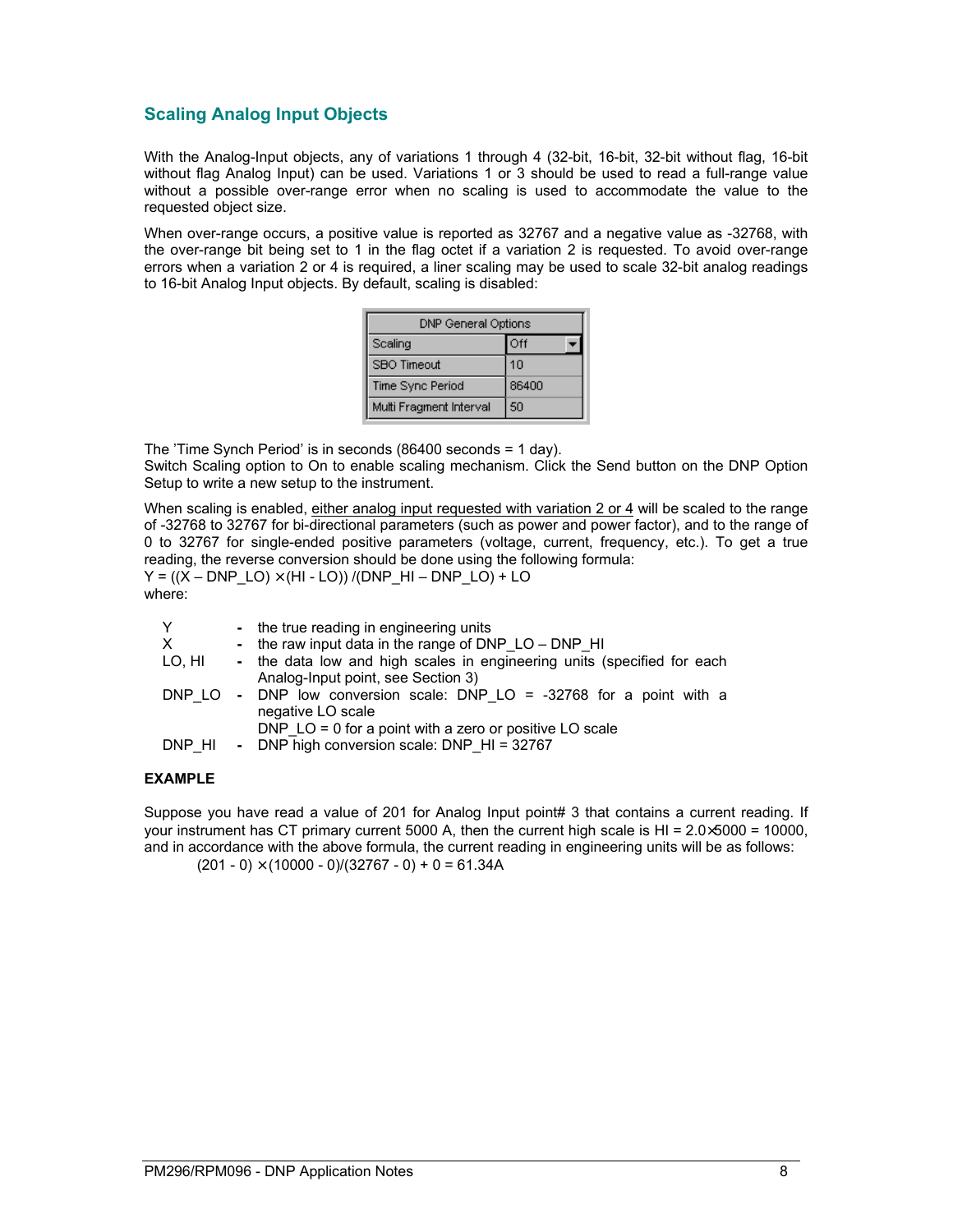#### <span id="page-8-0"></span>**DNP Events Setpoint**

The DNP Event Setpoints were set to default value: Dead band set to 0, Event – disable, and so on automatically, after saving the DNP Option Setup. To check and/or edit these Setpoints use the DNP Event Setpoints page of the Protocol Setup PM296 dialog box:

|                | Analog Inputs (AI) 6 |      |                   | Binary Inputs (BI) 4 |                          | ÷                          |                          | <b>Binary Counters (BC)</b> |    |     | IО        |                                |   |
|----------------|----------------------|------|-------------------|----------------------|--------------------------|----------------------------|--------------------------|-----------------------------|----|-----|-----------|--------------------------------|---|
|                |                      |      |                   |                      |                          | <b>DNP Event Setpoints</b> |                          |                             |    |     |           |                                |   |
| No.            | Obi<br>(No.).        | Ext  | <b>DNP</b><br>No. | Group                |                          | Parameter                  |                          | Dead<br>Band                | Ev | Frz | Ev<br>Frz | Ev<br>Class                    |   |
| $\mathbf{1}$   | AI#0                 |      | $\overline{0}$    | AVR PHASE            | $\overline{\phantom{a}}$ | V <sub>1</sub>             | ▼                        | $\theta$                    |    |     |           | #1                             |   |
| $\overline{2}$ | A#1                  |      | 1                 | AVR PHASE            | $\overline{\phantom{a}}$ | V <sub>2</sub>             | ▼                        | $\theta$                    |    |     |           | #1<br>▼                        |   |
| 3              | AI#2                 |      | $\overline{2}$    | AVR PHASE            | ▾║                       | V3                         | ٠                        | $\overline{0}$              |    |     |           | #1<br>$\overline{\phantom{a}}$ |   |
| $\overline{4}$ | AI#3                 |      | 3                 | <b>AVR PHASE</b>     | $\mathbf{v}$   11        |                            | $\overline{\phantom{a}}$ | $\theta$                    |    |     |           | #1<br>$\overline{\phantom{a}}$ |   |
| 5              | A#4                  |      | 4                 | AVR PHASE            | $\overline{\phantom{a}}$ | II 12                      | ▼                        | $\theta$                    |    |     |           | #1<br>▼                        |   |
| 6              | AI#5                 |      | 5                 | AVR PHASE            | $\blacksquare$           | I3                         | $\overline{\phantom{a}}$ | $\theta$                    |    |     |           | #1<br>$\overline{\phantom{a}}$ |   |
| $\overline{7}$ | <b>BI#0</b>          |      | 16                | <b>STATINPS</b>      | $\overline{\phantom{a}}$ | DI1                        | ▼                        | $\theta$                    |    |     |           | #1<br>$\overline{\phantom{a}}$ |   |
| 8              | <b>BI#1</b>          |      | 17                | <b>STATINPS</b>      | $\overline{\phantom{a}}$ | DI2                        |                          | $\theta$                    |    |     |           | #1                             |   |
| $\overline{9}$ | BI#2                 |      | 18                | <b>STATINPS</b>      | ▾                        | D <sub>13</sub>            | $\overline{\mathbf{r}}$  | $\theta$                    |    |     |           | #1<br>$\overline{\phantom{a}}$ |   |
| 10             | <b>BI#3</b>          |      | 19                | <b>STATINPS</b>      | $\overline{\phantom{a}}$ | DI4                        | $\mathbf{v}$ 0           |                             |    |     |           | #1                             |   |
| 11             | <b>NONE</b>          |      | <b>NONE</b>       | <b>NONE</b>          |                          | <b>NONE</b>                |                          | $\Omega$                    |    |     |           | <b>NONE</b>                    |   |
| 12             | <b>NONE</b>          |      | <b>NONE</b>       | <b>NONE</b>          |                          | <b>NONE</b>                |                          | $\overline{0}$              |    |     |           | <b>NONE</b>                    |   |
| 13             | <b>NONE</b>          |      | <b>NONE</b>       | <b>NONE</b>          |                          | <b>NONE</b>                |                          | $\theta$                    |    |     |           | <b>NONE</b>                    |   |
| 14             | <b>NONE</b>          |      | <b>NONE</b>       | <b>NONE</b>          |                          | <b>NONE</b>                |                          | $\overline{0}$              |    |     |           | <b>NONE</b>                    | ۰ |
|                |                      | Open |                   | Save as              | Clear                    | Print                      |                          | Send                        |    |     | Receive   |                                |   |

The PM296/RPM096 DNP Communication Guide defines 12 Status Input points # 16-27 and 6 Relay Status point # 0-5. Replace points number 18 and 19 with points number 0 and 1 by selecting the Relays option from the appropriate list box:

|  | Fil#7       | 18          | STAT INPS | ►II STATUS INP #3 |  |
|--|-------------|-------------|-----------|-------------------|--|
|  | <b>BI#3</b> | 19          | STAT INPS | I STATUS INP #4   |  |
|  | <b>NONE</b> | <b>NONE</b> |           | I NONE            |  |

Do the same for point # 19 and choose the appropriate relay number from the Relay list box. Assign all Analog Input Change Events to event Class 2, enable events and set dead band to value 1 (this value ensures an event generation for our test). The dialog box appears as follows: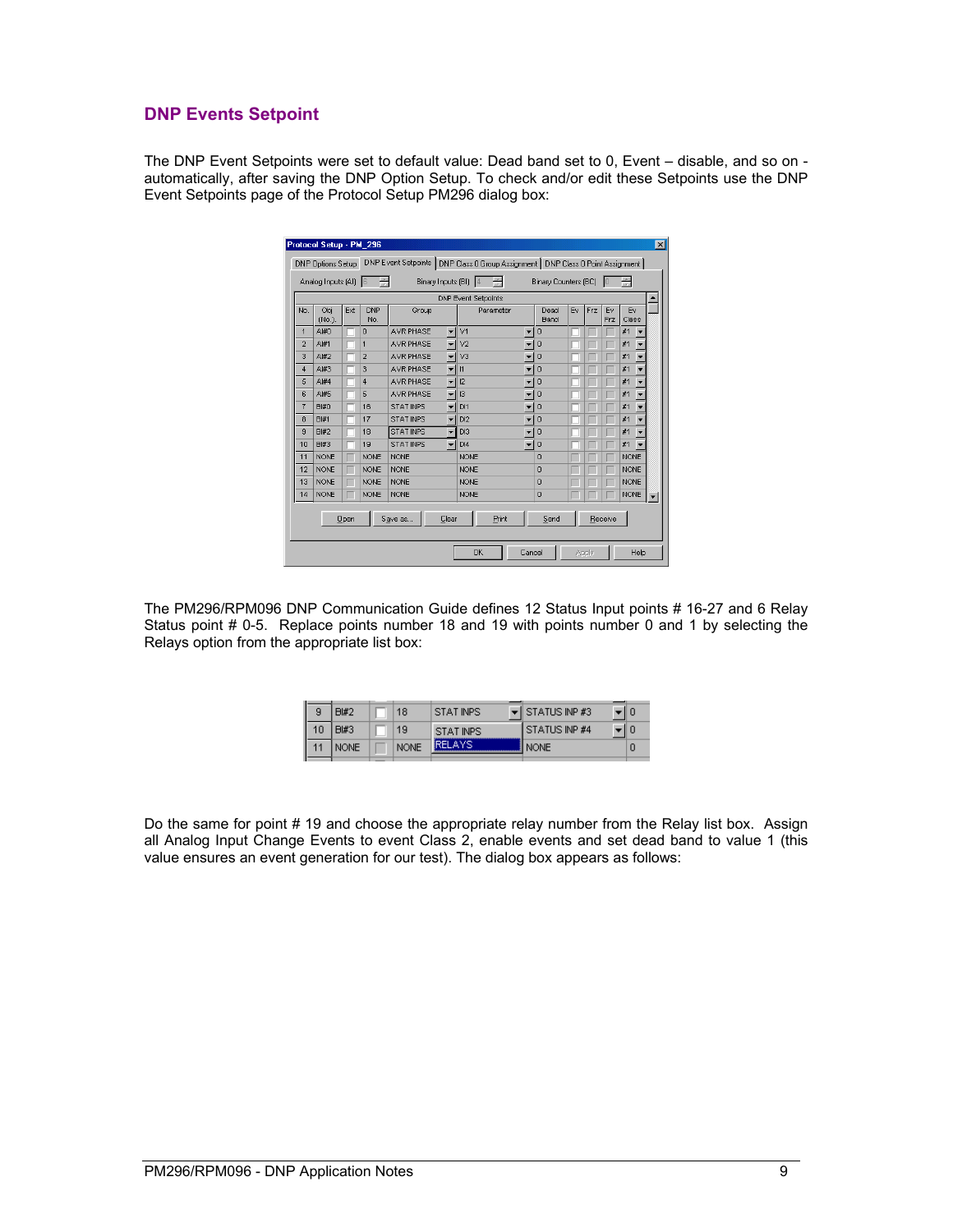|                | Protocol Setup - PM 296<br>DNP Options Setup |      |                   |                    |                          | DNP Event Setpoints   DNP Class 0 Group Assignment   DNP Class 0 Point Assignment |                          |                             |    |       |           |             |      | $\vert x \vert$ |
|----------------|----------------------------------------------|------|-------------------|--------------------|--------------------------|-----------------------------------------------------------------------------------|--------------------------|-----------------------------|----|-------|-----------|-------------|------|-----------------|
|                | Analog Inputs (AI)                           |      | 16                | Binary Inputs (BI) |                          | 4                                                                                 |                          | <b>Binary Counters (BC)</b> |    |       |           | H.          |      |                 |
|                |                                              |      |                   |                    |                          | <b>DNP Event Setpoints</b>                                                        |                          |                             |    |       |           |             |      |                 |
| No.            | Obi<br>(No.).                                | Ext  | <b>DNP</b><br>No. | Group              |                          | Parameter                                                                         |                          | Dead<br>Band                | Ev | Frz   | Ev<br>Frz | Ev<br>Class |      |                 |
| $\overline{1}$ | A H                                          |      | $\overline{0}$    | <b>AVR PHASE</b>   | $\overline{\phantom{a}}$ | V <sub>1</sub>                                                                    | $\overline{\phantom{a}}$ | 11                          | ⊽  |       |           | #2          |      |                 |
| $\overline{2}$ | AI#1                                         |      | 1                 | <b>AVR PHASE</b>   | ▼                        | V <sub>2</sub>                                                                    | $\overline{\phantom{a}}$ | $\mathbf{1}$                | ⊽  |       |           | #2          |      |                 |
| 3              | AI#2                                         |      | $\overline{2}$    | <b>AVR PHASE</b>   | $\overline{\phantom{a}}$ | V <sub>3</sub>                                                                    | ▼                        | $\overline{1}$              | ⊽  |       |           | #2          |      |                 |
| $\overline{4}$ | A#3                                          |      | 3                 | <b>AVR PHASE</b>   | $\overline{\phantom{a}}$ | $\vert$ 11                                                                        | $\overline{\phantom{0}}$ | $\mathbf{1}$                | ⊽  |       |           | #2          |      |                 |
| 5              | $A$ $#4$                                     |      | $\overline{4}$    | <b>AVR PHASE</b>   | $\overline{\mathbf{v}}$  | 12                                                                                |                          | $\mathbf{1}$                | ⊽  |       |           | #2          |      |                 |
| 6              | $A$ $#5$                                     |      | 5                 | <b>AVR PHASE</b>   | $\overline{\phantom{a}}$ | 3                                                                                 | $\overline{\phantom{a}}$ | $\vert$ 1                   | ⊽  |       |           | #2          |      |                 |
| $\overline{7}$ | <b>BI#0</b>                                  |      | 16                | <b>STATINPS</b>    | $\overline{\phantom{a}}$ | DI1                                                                               | $\overline{\phantom{a}}$ | $\theta$                    | ⊽  |       |           | #1          |      |                 |
| 8              | <b>BI#1</b>                                  |      | 17                | <b>STATINPS</b>    | ▼                        | D <sub>12</sub>                                                                   | $\overline{\phantom{0}}$ | $\theta$                    | ⊽  |       |           | #1          |      |                 |
| $\overline{9}$ | BI#2                                         |      | $\overline{0}$    | <b>RELAYS</b>      |                          | RO1                                                                               | $\overline{\phantom{a}}$ | $\theta$                    | ⊽  |       |           | #1          |      |                 |
| 10             | H#3                                          |      | 1                 | <b>RELAYS</b>      |                          | RO <sub>2</sub>                                                                   | $\overline{\phantom{a}}$ | $\theta$                    | ⊽  |       |           | #1          |      |                 |
| 11             | <b>NONE</b>                                  |      | <b>NONE</b>       | <b>NONE</b>        |                          | <b>NONE</b>                                                                       |                          | $\overline{0}$              |    |       |           | <b>NONE</b> |      |                 |
| 12             | <b>NONE</b>                                  |      | <b>NONE</b>       | <b>NONE</b>        |                          | <b>NONE</b>                                                                       |                          | $\Omega$                    |    |       |           | <b>NONE</b> |      |                 |
| 13             | <b>NONE</b>                                  |      | <b>NONE</b>       | <b>NONE</b>        |                          | <b>NONE</b>                                                                       |                          | $\theta$                    |    |       |           | <b>NONE</b> |      |                 |
| 14             | <b>NONE</b>                                  |      | <b>NONE</b>       | <b>NONE</b>        |                          | <b>NONE</b>                                                                       |                          | $\Omega$                    |    |       |           | <b>NONE</b> |      |                 |
|                |                                              | Open |                   | Save as            | Clear                    | Print                                                                             |                          | Send                        |    |       | Receive   |             |      |                 |
|                |                                              |      |                   |                    |                          | <b>OK</b>                                                                         | Cancel                   |                             |    | Apply |           |             | Help |                 |

Click on Send to write the setup to the instrument. Now we have a definition for Analog Input Change Event Object points # 0 - 5, which represent events generated by Analog Input Object points # 0 -5, and Binary Input Change Event points # 0-3, which represent events generated by the Binary Input Object points #16,17, 0 and 1. Note that any Analog Input point defined in the Communication Guide can be chosen as a point to generate an event. For the purpose of keeping our example simple, only the first 6 points from Table 3-1 were chosen.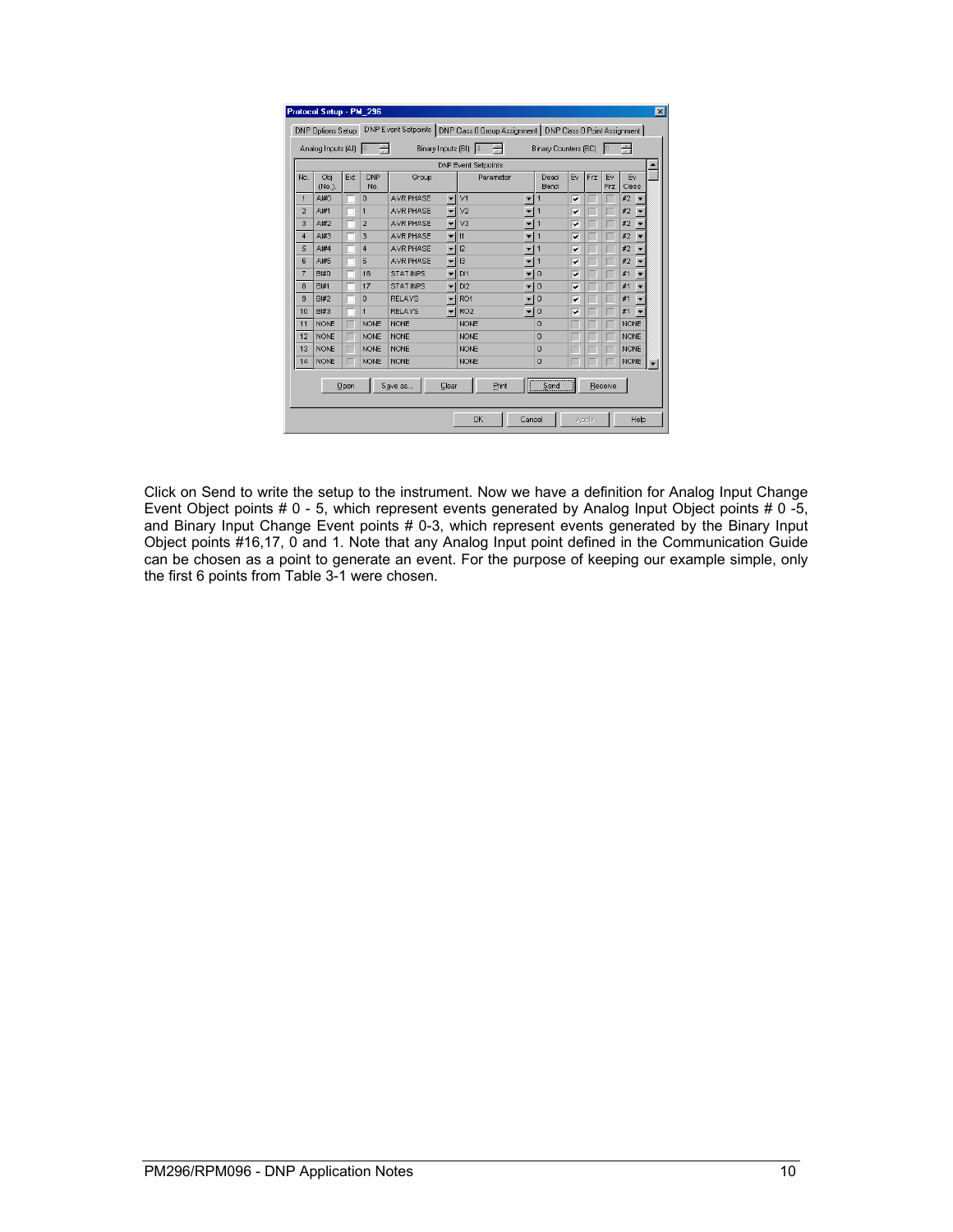#### <span id="page-10-0"></span>**Communication Test: Analog Input Change Events**

As soon as instrument setup is complete, the PM296/RM096 collects any DNP event, if the absolute value of the difference between the last reported value of the point and its current value exceeds the specified dead band value. Scanning rate for numeric Change Objects is 5 sec.

For state-change Objects an event is generated if the last reported state of the point differs from its current state. Scanning rate for this change is 1 sec.

Note that with a special cable the Relay contacts were connected to the instrument's Status Inputs in order to simulate digital input by the Relay control operation: Latch On, Latch Off, Pulse On and Pulse Off. To inspect the instrument events functionality, the Monitor -> Communication Test option of the main window menu can be used. This option is accessible Off-line only, so you must close the

Protocol Setup-PM296 dialog box and toggle the On-line button  $\circledast$  of the PAS V1.2.5 main window Tools bar. Now you can use the following menu option:

|                | By PAS V1.2.5.03 BETA - [G:\PROJECTS\pas_v1]                 |     |              |      |  |
|----------------|--------------------------------------------------------------|-----|--------------|------|--|
| File Edit View | Monitor Logs MeterSetup                                      |     | Tools Window | Help |  |
| 品 目<br>c II    | RT Data Monitor<br>▶<br>RT Waveform Monitor<br>RT MinMax Log | 296 |              |      |  |
|                | <b>RTC</b><br><b>Reset</b>                                   |     |              |      |  |
|                | <b>Remote Control</b>                                        |     |              |      |  |
|                | PFC Monitor                                                  |     |              |      |  |
|                | Data Set                                                     |     |              |      |  |
|                | $0n$ -line                                                   |     |              |      |  |
|                | Run<br>Continuous<br>Stop                                    |     |              |      |  |
|                | Forward<br>BackWard<br>Move to Last<br>Move to First         |     |              |      |  |
|                | Communication Test                                           |     |              |      |  |

The Communication Test - DNP 2000 dialog box is shown below.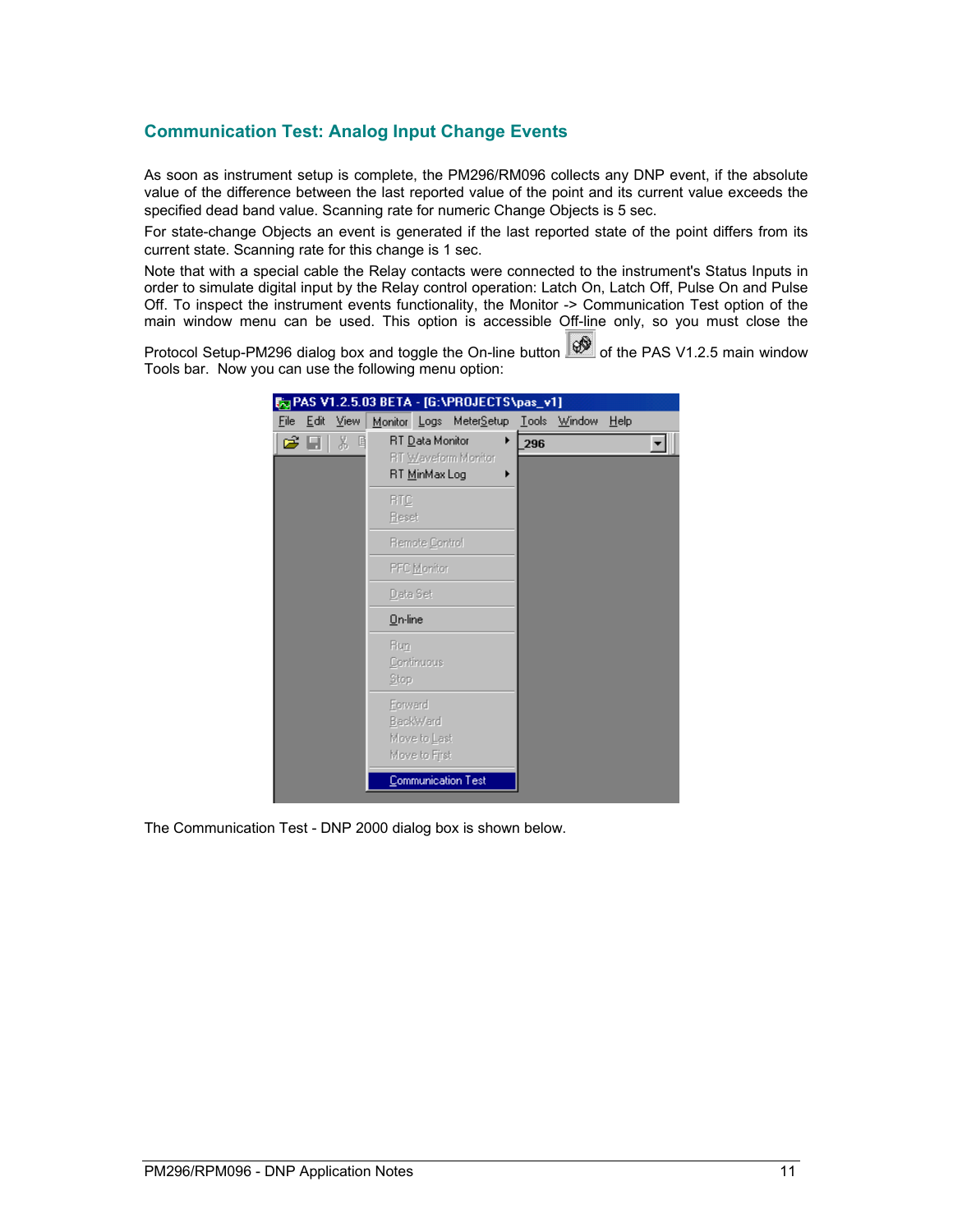| Communication Test - DNP3-2000<br>Communication Test       | $\overline{\mathbf{x}}$                           |
|------------------------------------------------------------|---------------------------------------------------|
| Continuous poll   View: € Hex C Decimal                    | Request                                           |
| 05640DC401000104639CC0C0011E04000101ED84                   |                                                   |
| Send Confirm   View: C Hex O Decimal   C Signed O Unsigned | Response                                          |
|                                                            |                                                   |
| Protocol:<br>OK:<br>Send<br>Edit Request<br>DNP3-2000      | <b>Statistics</b><br>Check Error:<br>N/R:<br>NAK: |
|                                                            | <b>OK</b><br>Cancel<br>Apply                      |

This box supports the communications session and allows the professional user a deeper access to the instrument. Be careful when using DNP Write and DNP Operate functions, so as to avoid erasing the instrument setup. Click on Send to check communication. The hexadecimal representation of the instrument Response appears as follows:

#### 0564114401040100FCEDC0C08194001E04000101F608

The highlighted field is a DNP Internal Indication (IIN) word. The first octet (94) has one (1) in the following bit position:

Bit 2 - Class 2 available, set when data that has been configured as Class 2 data is ready to be sent to the master. The master station should request this class data from the slave when this bit is set in a response.

Bit 4 - Time synchronization required from the master.

Bit 7 - Device restart.

After some time interval in the second octet the instrument is set bit  $3 -$  the Event buffer has overflowed:

#### 0564114401040100FCEDC0C08194081E040001010709

This indicates that the instrument stops event collection and waits for the master to attempt to recover as much data as possible. To recover events data from the instrument the master must poll a Class data. Click on the Edit Request button to define Class data polling:

|                | Function: 01 Read                 |                          | ▼                                     |                       | Number of Subrequests: 1  |          |
|----------------|-----------------------------------|--------------------------|---------------------------------------|-----------------------|---------------------------|----------|
|                | <b>DNP Subrequests Definition</b> |                          |                                       |                       |                           |          |
| No.            | DNP Object: Variation             |                          | Qualifier                             | Start Point/<br>Count | Stop Point/<br>Point List |          |
| 1              | 30:4 16-bit Al - Flag             | $\overline{\phantom{a}}$ | $0 \times 00$ $\blacktriangleright$ 1 |                       | $\overline{1}$            | $\cdots$ |
| $\overline{2}$ | <b>NONE</b>                       |                          | <b>NONE</b>                           | <b>NONE</b>           | <b>NONE</b>               |          |
| 3              | <b>NONE</b>                       |                          | <b>NONE</b>                           | <b>NONE</b>           | <b>NONE</b>               |          |
| 4              | <b>NONE</b>                       |                          | <b>NONE</b>                           | <b>NONE</b>           | <b>NONE</b>               |          |
| 5              | <b>NONE</b>                       |                          | <b>NONE</b>                           | <b>NONE</b>           | <b>NONE</b>               |          |
| 6              | <b>NONE</b>                       |                          | <b>NONE</b>                           | <b>NONE</b>           | <b>NONE</b>               |          |
| 7              | <b>NONE</b>                       |                          | <b>NONE</b>                           | <b>NONE</b>           | <b>NONE</b>               |          |
| 8              | <b>NONE</b>                       |                          | <b>NONE</b>                           | <b>NONE</b>           | <b>NONE</b>               |          |
| 9              | <b>NONE</b>                       |                          | <b>NONE</b>                           | <b>NONE</b>           | <b>NONE</b>               |          |
| 10             | <b>NONE</b>                       |                          | <b>NONE</b>                           | <b>NONE</b>           | <b>NONE</b>               |          |

Chose appropriate DNP Object: Variation and Qualifier from the correspondent list boxes: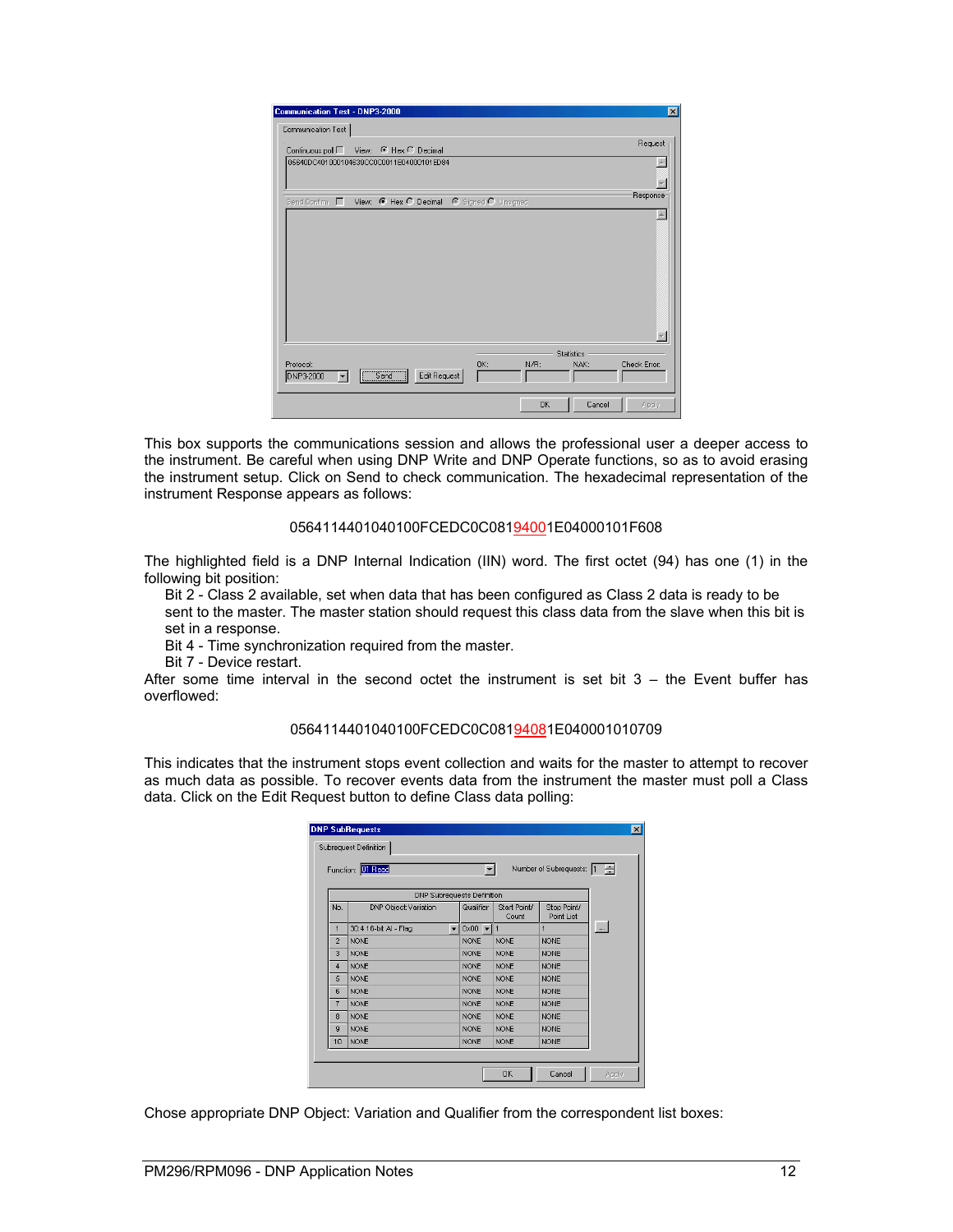|     | <b>DNP Subrequests Definition</b> |  |        |             |                       |                           |
|-----|-----------------------------------|--|--------|-------------|-----------------------|---------------------------|
| No. | DNP Object: Variation             |  |        | l Qualifier | Start Point/<br>Count | Stop Point/<br>Point List |
|     | 60:3 Class 2                      |  | •∥0x06 |             | T NONE∼               | <b>NONE</b>               |

Click OK and then the Send button of the Communication Test - DNP 2000 dialog box. The response appears as follows:

0564E644010401007F05C0E0819408200317120001FA080000B8\_401E79F1000101F9080000B84 01E79F1\_000201F9080000B8401E79F1000001F8\_0800005E541E79F1000201F70800005E\_54 1E79F1000001F60800000E681E79F1\_\_000101F70800000E681E79F1000201F5\_\_0800000E681E7 9F1000001F80800009C\_\_CA1E79F1000201F70800009CCA1E79F1\_\_000001F50800001AF21E79F 1000101F5\_\_0800001AF21E79F1000201F40800001A\_\_F21E79F1000001F7080000702D1F79F1\_\_ 000101F8080000702D1F79F1000201F7\_\_080000702D1F79F1000001F5080000BC\_\_681F79F1000 101F6080000BC681F79F1\_\_00

Note that the CRC check sums are replaced with a double slash. To check the contents you may change the response view, from hexadecimal to decimal:

| Send Confirm   View: C Hex C Decimal C Signed O Unsigned                                                    | : Response |
|-------------------------------------------------------------------------------------------------------------|------------|
| 0564E644010401007F05C0E0819408 ApplL Data:                                                                  |            |
| AIEv:0=2298 [12.11.02,16:39:04:12] AIEv:1=2297 [12.11.02,16:39:04:12] AIEv:2=2297 [12.11.02,16:39:04:12]    |            |
| AlEy:0=2296 [12.11.02,16:39:09:15] AlEy:2=2295 [12.11.02,16:39:09:15] AlEy:0=2294 [12.11.02,16:39:14:19]    |            |
| AlEv:1=2295 [12.11.02,16:39:14:19] AlEv:2=2293 [12.11.02,16:39:14:19] AlEv:0=2296 [12.11.02,16:39:39:42]    |            |
| AlEv: 2=2295 [12.11.02,16:39:39:42] AlEv: 0=2293 [12.11.02,16:39:49:53] AlEv: 1=2293 [12.11.02,16:39:49:53] |            |
| AlEv: 2=2292 [12.11.02.16:39:49:53] AlEv: 0=2295 [12.11.02.16:40:04:72] AlEv: 1=2296 [12.11.02.16:40:04:72] |            |
| AlEv: 2=2295 [12.11.02,16:40:04:72] AlEv: 0=2293 [12.11.02,16:40:19:90] AlEv:1=2294 [12.11.02,16:40:19:90]  |            |
|                                                                                                             |            |
|                                                                                                             |            |

An abbreviation "ApplL Data" designates a DNP Application Layer Data.

On this screen you can see a DNP Object, point #, saved value and DNP Time and Date stamp. The Send Confirm check box now is available. This means that the instrument requests a confirmation from the master. If the master sends confirmation, the instrument deletes all sent events, restructures internal buffers and continues new events collection. Repeating the request without a confirmation refers to the same response with the same objects, points#, values and DNP Time and Date stamps. To allow the master to send confirmation, check the Send Confirm check box:

| Send Confirm | View: C Hex C Decimal                             |  |
|--------------|---------------------------------------------------|--|
|              | 0564E644010401007F05C0E0819408 ApplL Data:        |  |
|              | AlEv:0=2298 [12.11.02,16:39:04:12] AlEv:1=2297 [1 |  |
|              | AlEv:0=2296 [12.11.02,16:39:09:15] AlEv:2=2295 [1 |  |
|              | AlEv:1=2295 [12.11.02,16:39:14:19] AlEv:2=2293 [1 |  |
|              | AlEv:2=2295 [12.11.02,16:39:39:42] AlEv:0=2293 [1 |  |
|              | AlEv:2=2292 [12.11.02,16:39:49:53] AlEv:0=2295 [1 |  |
|              | C-40-04-701-015-v0-2002                           |  |

Repeat Send request twice and check response. You may see new events:

| View: C Hex C Decimal C Signed C Unsigned<br>Send Confirm $\overline{\mathbf{V}}$                           | -Response |
|-------------------------------------------------------------------------------------------------------------|-----------|
| 05647A44010401008FBBC0E0819400 ApplL Data:                                                                  |           |
| AlEv: 2=2293 [12.11.02,16:40:24:97] AlEv: 0=2295 [12.11.02,16:40:30:03] AlEv: 2=2295 [12.11.02,16:40:30:03] |           |
| AlEv:1=2296 [12.11.02,16:40:35:10] AlEv:0=2298 [12.11.02,16:41:00:39] AlEv:0=2329 [12.11.02,19:23:29:24]    |           |
| AlEv:1=2330 [12.11.02,19:23:29:24] AlEv:2=2329 [12.11.02,19:23:29:24] AlEv:0=2331 [12.11.02,19:23:34:30]    |           |
|                                                                                                             |           |

Note that instrument reset the IIN bit, which indicates a buffer overflow. You may set continuous polling by checking the Continuous Poll check box:

| Continuous poll√ View: ⊙ Hex C Decimal |  |  |
|----------------------------------------|--|--|
| 05640BC401000104BAF7C0C0013C03061A4B   |  |  |

In the case of the Continuous Polling with master to slave confirmation, sometimes you may see a Null response (without Data). It means that the instrument does not have any saved events: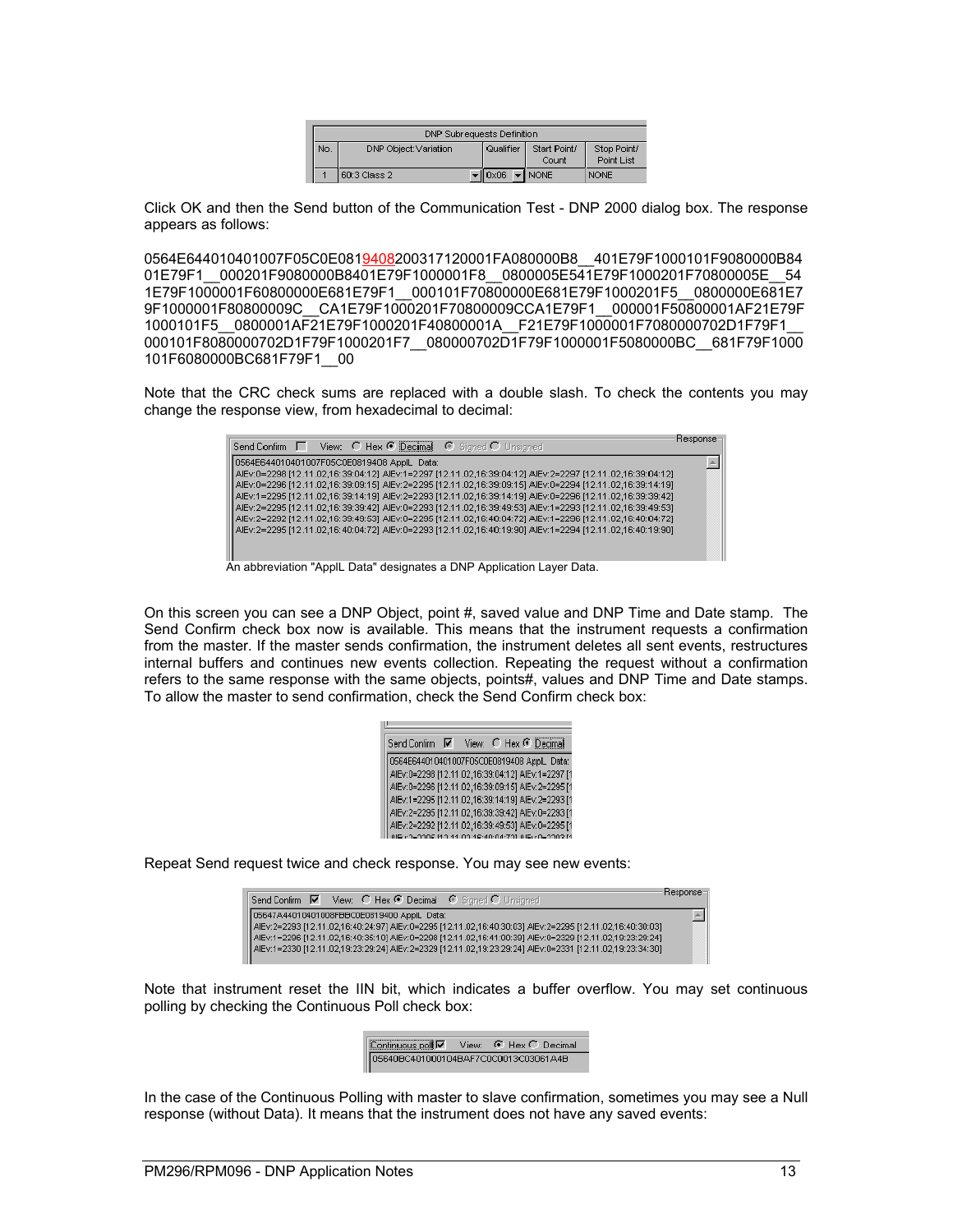| <b>Communication Test - DNP3-2000</b><br>Communication Test                              | $\mathbf{X}$       |
|------------------------------------------------------------------------------------------|--------------------|
| Continuous poli View: C Hex C Decimal                                                    | Request            |
| 05640BC401000104BAF7C0C0013C03061A4B                                                     |                    |
|                                                                                          |                    |
| Send Confirm M View: C Hex @ Decimal @ Signed O Unsigned                                 | Response           |
| 05640A4401040100B19CC0C0819000 ApplL Data:                                               |                    |
|                                                                                          |                    |
|                                                                                          |                    |
|                                                                                          |                    |
|                                                                                          |                    |
|                                                                                          |                    |
|                                                                                          |                    |
|                                                                                          |                    |
| <b>Statistics</b>                                                                        |                    |
| OK:<br>Protocol:<br>N/R:<br>NAK:<br>Edit Request<br>DNP3-2000<br>I٥<br>Send<br>765<br>I٥ | Check Error:<br>I٥ |
|                                                                                          |                    |
| <b>OK</b><br>Cancel                                                                      | Apply              |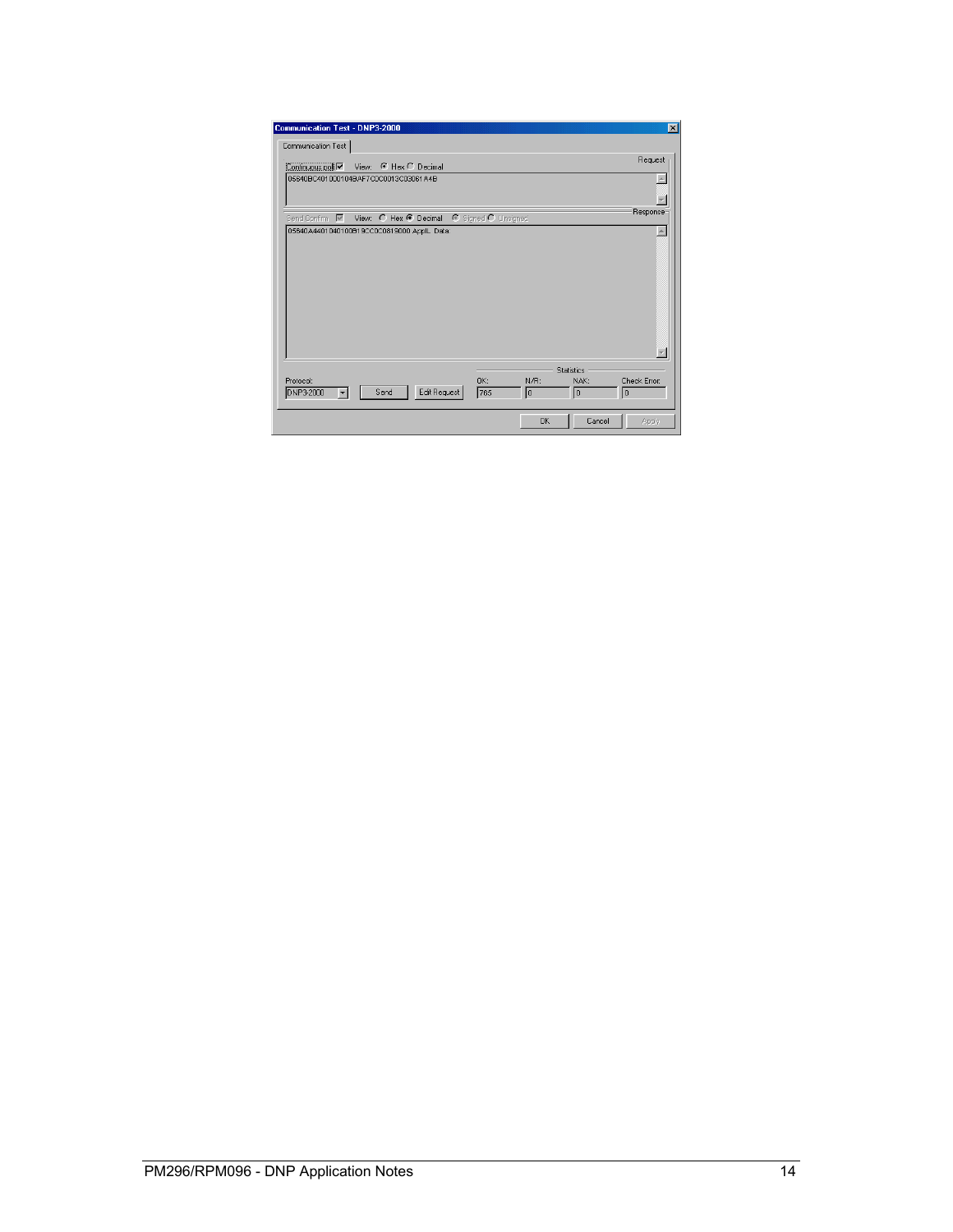#### <span id="page-14-0"></span>**Communication Test: Binary Input Change Events**

The current status of the Binary Input points can be checked by using the DNP Read function applied to this DNP object. Click on Edit Request in the Communication Test DNP3-2000 dialog box. The DNP sub-requests dialog box appears. The DNP Communication Guide defines two Binary Input points # 0,1 to reflect Relay Status and two Binary Input points #16,17 to reflect the instrument's Status Input. To read the value of these points select Single Bit Binary Input object (Object 1: Variation 1) from the Object : Variation list box. The list of points (0, 1, 16, 17) we want to read is not sequential, therefore a qualifier 0x17 must be used. Select this qualifier from the Qualifier list box. Type the number of points to be read into the Start Point/Count field in the first row. Now the DNP Sub-requests dialog box appears as follows:

|                | Function: 01 Read     |                          | $\blacktriangledown$              |                       | Number of Subrequests: 1 - |        |
|----------------|-----------------------|--------------------------|-----------------------------------|-----------------------|----------------------------|--------|
|                |                       |                          | <b>DNP Subrequests Definition</b> |                       |                            |        |
| No.            | DNP Object: Variation |                          | Qualifier                         | Start Point/<br>Count | Stop Point/<br>Point List  |        |
| 1              | 01:1 Single Bit BI    | $\overline{\phantom{a}}$ | $0x17 - 14$                       |                       | Point&Value.               | $\sim$ |
| $\overline{2}$ | <b>NONE</b>           |                          | <b>NONE</b>                       | <b>NONE</b>           | <b>NONE</b>                |        |
| 3              | <b>NONE</b>           |                          | <b>NONE</b>                       | <b>NONE</b>           | <b>NONE</b>                |        |
| $\overline{4}$ | <b>NONE</b>           |                          | <b>NONE</b>                       | <b>NONE</b>           | <b>NONE</b>                |        |
| 5              | <b>NONE</b>           |                          | <b>NONE</b>                       | <b>NONE</b>           | <b>NONE</b>                |        |
| $\overline{a}$ | <b>NONE</b>           |                          | <b>NONE</b>                       | <b>NONE</b>           | <b>NONE</b>                |        |
| 7              | <b>NONE</b>           |                          | <b>NONE</b>                       | <b>NONE</b>           | <b>NONE</b>                |        |
| 8              | <b>NONE</b>           |                          | <b>NONE</b>                       | <b>NONE</b>           | <b>NONE</b>                |        |
| 9              | <b>NONE</b>           |                          | <b>NONE</b>                       | <b>NONE</b>           | <b>NONE</b>                |        |
| 10             | <b>NONE</b>           |                          | <b>NONE</b>                       | <b>NONE</b>           | <b>NONE</b>                |        |

Next to row #1 of the table a button appears which opens a correspondent Subrequest #1 dialog box. Click on it. In the following dialog box type the number of points you want to read. Note that the Value column contains data which we can write to the instrument to change point values (with the appropriate DNP function). But we want to read points value only, so the content of this column is not important. The following dialog box contains the number of desired points.

|                | Subrequest #1<br>$\boldsymbol{\mathsf{x}}$ |                |  |  |  |  |  |  |  |
|----------------|--------------------------------------------|----------------|--|--|--|--|--|--|--|
|                | <b>Data Definition</b>                     |                |  |  |  |  |  |  |  |
| No.            | Point No.                                  | Value          |  |  |  |  |  |  |  |
| 1              | $\overline{0}$                             | $\overline{0}$ |  |  |  |  |  |  |  |
| $\overline{2}$ | 1                                          | $\overline{0}$ |  |  |  |  |  |  |  |
| 3              | 16                                         | $\overline{0}$ |  |  |  |  |  |  |  |
| $\overline{4}$ | 17                                         | 0              |  |  |  |  |  |  |  |
| 5              |                                            |                |  |  |  |  |  |  |  |
| 6              |                                            |                |  |  |  |  |  |  |  |
| $\overline{7}$ |                                            |                |  |  |  |  |  |  |  |
| 8              |                                            |                |  |  |  |  |  |  |  |
| 9              |                                            |                |  |  |  |  |  |  |  |
| 10             |                                            |                |  |  |  |  |  |  |  |
|                | ΠK                                         | Cancel         |  |  |  |  |  |  |  |

Click on OK to close the Subrequest #1 dialog box. Click on OK to close the DNP Subrequests dialog box. Click on Send in the Communication Test DNP3-2000 dialog box. The Response contains the value of the requested points:

> 0564164401040100C233C0C0819000 ApplL Data: BI:0=0 BI:1=0 BI:16=0 BI:17=0

The status of all requested points is 0. Now we can change the Relay Status using a DNP function Direct Operate with a DNP object Control Relay Output Block points # 80,81 (see the DNP Communication Guide). Open the DNP Subrequests dialog box by clicking on Edit Request. Choose a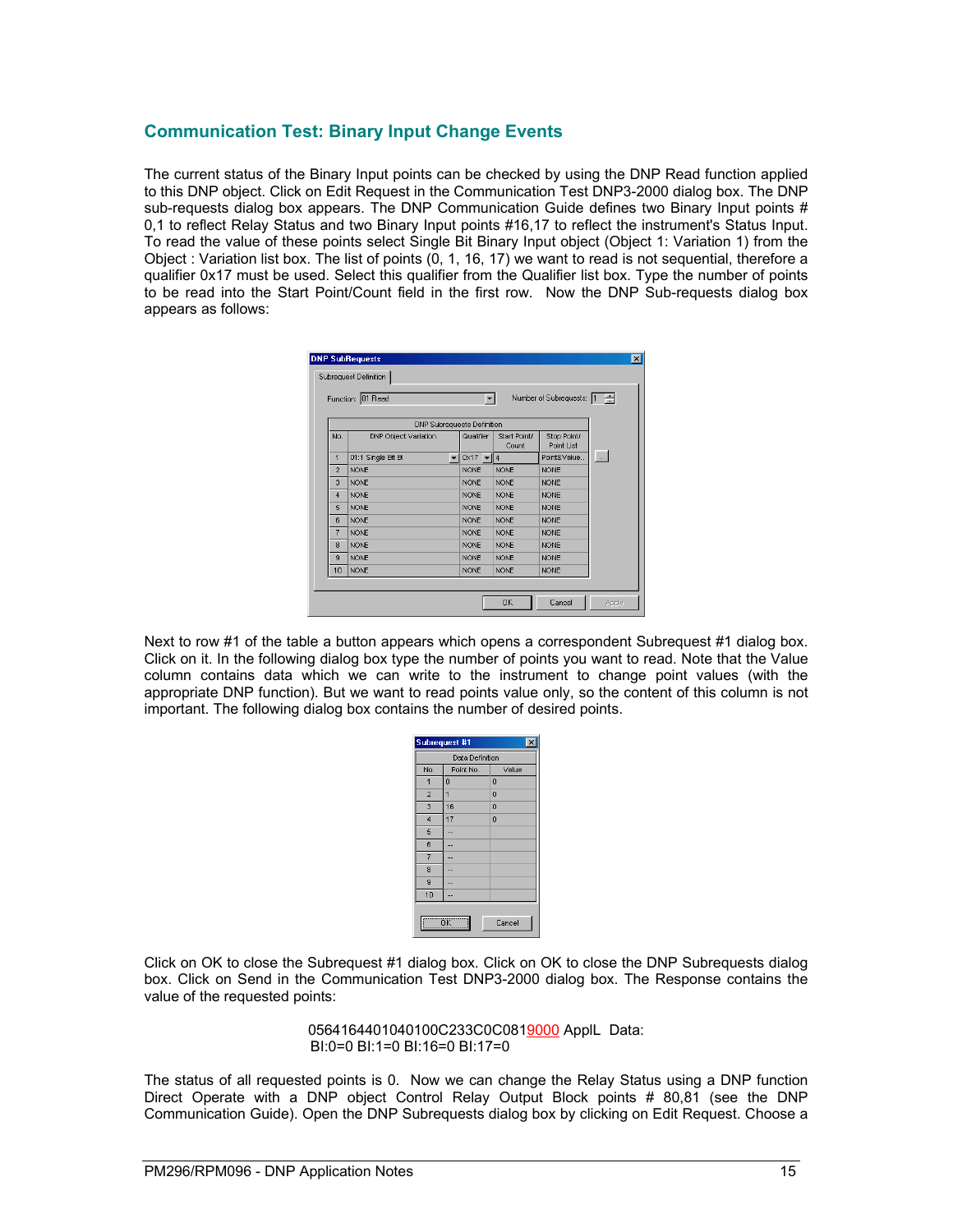Function, Object: Variation and type the value 2 into the first row of the column Start Point/Count. The dialog box contains the following data:

|                | Function: 05 Direct Operate               | $\blacktriangledown$             |                       | Number of Subrequests: 1 - |        |
|----------------|-------------------------------------------|----------------------------------|-----------------------|----------------------------|--------|
|                | DNP Subrequests Definition                |                                  |                       |                            |        |
| No.            | DNP Object: Variation                     | Qualifier                        | Start Point/<br>Count | Stop Point/<br>Point List  |        |
| 1              | 12:1 Relay Output Block<br>$\blacksquare$ | $0\times17$ $\blacktriangledown$ | $\overline{2}$        | Point&Value.               | $\sim$ |
| $\overline{2}$ | <b>NONE</b>                               | <b>NONE</b>                      | <b>NONE</b>           | <b>NONE</b>                |        |
| 3              | <b>NONE</b>                               | <b>NONE</b>                      | <b>NONE</b>           | <b>NONE</b>                |        |
| $\overline{4}$ | <b>NONE</b>                               | <b>NONE</b>                      | <b>NONE</b>           | <b>NONE</b>                |        |
| 5              | <b>NONE</b>                               | <b>NONE</b>                      | <b>NONE</b>           | <b>NONE</b>                |        |
| 6              | <b>NONE</b>                               | <b>NONE</b>                      | <b>NONE</b>           | <b>NONE</b>                |        |
| $\overline{7}$ | <b>NONE</b>                               | <b>NONE</b>                      | <b>NONE</b>           | <b>NONE</b>                |        |
| 8              | <b>NONE</b>                               | <b>NONE</b>                      | <b>NONE</b>           | <b>NONE</b>                |        |
| 9              | <b>NONE</b>                               | <b>NONE</b>                      | <b>NONE</b>           | <b>NONE</b>                |        |
| 10             | <b>NONE</b>                               | <b>NONE</b>                      | <b>NONE</b>           | <b>NONE</b>                |        |
|                |                                           |                                  |                       |                            |        |

Click on the **button next to the first row to open a Control Output Block: Subrequest #1 dialog box.** Type the desired points number and choose a Control operation from the list box. Assume a Latch On operation must be applied to the first relay and Latch Off operation to the second relay. In this case the dialog box appears as follows:

|                |              | <b>Control Relay Output Block: Subrequest #1</b> |                          |           |                          |                  |                                  |                |                | $\vert x \vert$ |
|----------------|--------------|--------------------------------------------------|--------------------------|-----------|--------------------------|------------------|----------------------------------|----------------|----------------|-----------------|
|                |              |                                                  |                          |           |                          | <b>CROB Data</b> |                                  |                |                |                 |
| No.            | Point<br>No. | Control                                          |                          | Queue     |                          | Clear            | Trip\<br>Close                   | Count          | OnTime         | OffTime         |
| 1              | 80           | Latch On                                         | $\overline{\phantom{a}}$ | Normal    | $\overline{\phantom{a}}$ | Normal           | None<br>$\overline{\phantom{a}}$ | $\overline{0}$ | $\overline{0}$ | $\theta$        |
| $\overline{2}$ | 81           | Latch Off                                        | ÷                        | Normal    |                          | Normal           | None<br>$\overline{\phantom{0}}$ | $\theta$       | $\overline{0}$ | $\overline{0}$  |
| 3              | <b>NONE</b>  | None                                             | $\overline{\phantom{a}}$ | Normal    |                          | Normal           | $\overline{\phantom{a}}$<br>None | $\theta$       | $\Omega$       | $\theta$        |
| $\overline{4}$ | <b>NONE</b>  | None                                             | $\overline{\phantom{a}}$ | Normal    |                          | Normal           | $\overline{\phantom{a}}$<br>None | $\theta$       | $\overline{0}$ | $\overline{0}$  |
| 5              | <b>NONE</b>  | None                                             | $\overline{\phantom{0}}$ | Normal    |                          | Normal           | $\overline{\phantom{a}}$<br>None | $\theta$       | $\overline{0}$ | $\Omega$        |
| 6              | <b>NONE</b>  | None                                             | $\overline{\phantom{a}}$ | Normal    |                          | Normal           | $\overline{\phantom{a}}$<br>None | $\theta$       | $\overline{0}$ | $\overline{0}$  |
| 7              | <b>NONE</b>  | None                                             | $\overline{\phantom{0}}$ | Normal    | ▼                        | Normal           | $\overline{\phantom{a}}$<br>None | $\Omega$       | $\Omega$       | $\Omega$        |
| 8              | <b>NONE</b>  | None                                             | $\overline{\phantom{a}}$ | Normal    |                          | Normal           | None<br>$\overline{\phantom{a}}$ | $\theta$       | $\overline{0}$ | $\overline{0}$  |
| $\overline{a}$ | <b>NONE</b>  | None                                             |                          | Normal    |                          | Normal           | $\overline{\phantom{0}}$<br>None | $\Omega$       | $\Omega$       | $\Omega$        |
| 10             | <b>NONE</b>  | None                                             | $\overline{\phantom{a}}$ | Normal    | $\overline{\phantom{a}}$ | Normal           | None<br>$\mathbf{v}$             | $\theta$       | 0              | $\bf{0}$        |
|                |              |                                                  |                          | <b>OK</b> |                          |                  | Cancel                           |                |                |                 |

Click on OK to confirm the change and close the dialog. Click on OK in the DNP Subrequests dialog box and click on Send in the Communication Test DNP3-2000 dialog to execute the relay operation. As we assigned Binary Input Change Events to DNP Class 1 the appropriate request to check DNP events is shown in the following: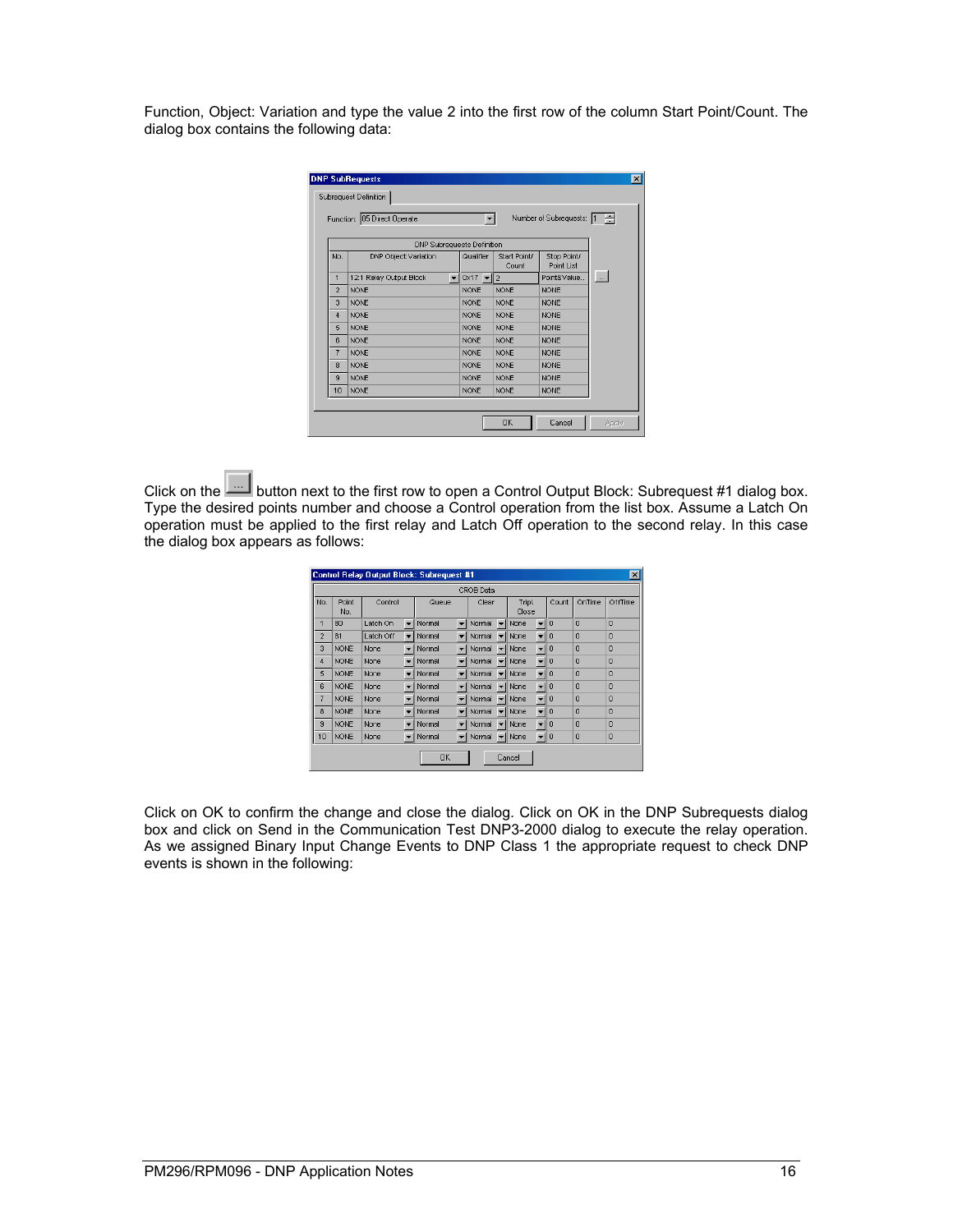|                | Function: 01 Read     |                | $\blacktriangledown$               |                       | Number of Subrequests: 1 - |  |
|----------------|-----------------------|----------------|------------------------------------|-----------------------|----------------------------|--|
|                |                       |                | DNP Subrequests Definition         |                       |                            |  |
| No.            | DNP Object: Variation |                | Qualifier                          | Start Point/<br>Count | Stop Point/<br>Point List  |  |
| 1              | 60:2 Class 1          | $\blacksquare$ | $0 \times 06$ $\blacktriangledown$ | <b>NONE</b>           | <b>NONE</b>                |  |
| $\overline{2}$ | <b>NONE</b>           |                | <b>NONE</b>                        | <b>NONE</b>           | <b>NONE</b>                |  |
| 3              | <b>NONE</b>           |                | <b>NONE</b>                        | <b>NONE</b>           | <b>NONE</b>                |  |
| 4              | <b>NONE</b>           |                | <b>NONE</b>                        | <b>NONE</b>           | <b>NONE</b>                |  |
| 5              | <b>NONE</b>           |                | <b>NONE</b>                        | <b>NONE</b>           | <b>NONE</b>                |  |
| 6              | <b>NONE</b>           |                | <b>NONE</b>                        | <b>NONE</b>           | <b>NONE</b>                |  |
| $\overline{7}$ | <b>NONE</b>           |                | <b>NONE</b>                        | <b>NONE</b>           | <b>NONE</b>                |  |
| 8              | <b>NONE</b>           |                | <b>NONE</b>                        | <b>NONE</b>           | <b>NONE</b>                |  |
| 9              | <b>NONE</b>           |                | <b>NONE</b>                        | <b>NONE</b>           | <b>NONE</b>                |  |
| 10             | <b>NONE</b>           |                | <b>NONE</b>                        | <b>NONE</b>           | <b>NONE</b>                |  |

Click on OK to confirm the change and close the dialog. Click on Send in the Communication Test DNP3-2000 dialog to execute the request. The following response appears:

> 05641E44010401001EA9C0E0819608 ApplL Data: BIEv:0=129 [13.11.02,19:26:51:36] BIEv:2=129 [13.11.02,19:26:51:36]

The Binary Input Change Event point's #0 value is a decimal 129. This means that this point's value is Online (a DNP protocol term) and has a status equal to 1, which reflects that Binary Input point # 0 changed its own state from 0 to 1, November 13, 2002 at 19:26:51:36. The Binary Input Change Event point's #2 value is a decimal 129. This means that this point's value is Online (a DNP protocol term) and has a status equal to 1, which reflects that Binary Input point # 16 changed its own state from 0 to 1 at the same date and time. Recall that relay contacts were connected with the instrument's Status inputs. The received DNP events show that relay #1 contacts closes the instrument's Status input #1. The contacts of the relay #2 are unclosed, so the instrument's Status Input (Binary Input point # 17, see DNP Communication Guide) remain unchanged. To demonstrate a new Binary Change Events, let's execute a Pulse Off and Pulse On relay control operations. Click on Edit Request in the Communication Test DNP3-2000 dialog box. Choose A DNP Function Direct Operate, a Control Relay Output Block object (Object 12: Variation 1) from the Object:Variation list box. Set Qualifier to 0x17, Count to 2 and press a button next to the editing row. The Control Relay Output Block Subrequest #1 dialog box with correct settings appears as follows:

|                |              | <b>Control Relay Output Block: Subrequest #1</b> |                          |                                                                                                                                                                                                                                      |                          |                  |                          |                |                          |          |                | $\vert x \vert$ |
|----------------|--------------|--------------------------------------------------|--------------------------|--------------------------------------------------------------------------------------------------------------------------------------------------------------------------------------------------------------------------------------|--------------------------|------------------|--------------------------|----------------|--------------------------|----------|----------------|-----------------|
|                |              |                                                  |                          |                                                                                                                                                                                                                                      |                          | <b>CROB</b> Data |                          |                |                          |          |                |                 |
| No.            | Point<br>No. | Control                                          |                          | Queue                                                                                                                                                                                                                                |                          | Clear            |                          | Trip\<br>Close |                          | Count    | OnTime         | OffTime         |
| 1              | 80           | Pulse Off                                        | $\overline{\phantom{a}}$ | Normal                                                                                                                                                                                                                               | ▼                        | Normal           |                          | None           | $\overline{\phantom{a}}$ | $\Omega$ | $\theta$       | 1500            |
| $\overline{2}$ | 81           | Pulse On                                         | $\overline{\phantom{a}}$ | Normal                                                                                                                                                                                                                               |                          | Normal           |                          | None           | $\overline{\phantom{0}}$ | 0        | 2500           | 0               |
| 3              | <b>NONE</b>  | None                                             | $\overline{\phantom{0}}$ | Normal                                                                                                                                                                                                                               |                          | Normal           |                          | None           | $\overline{\phantom{0}}$ | $\Omega$ | $\Omega$       | $\theta$        |
| $\overline{4}$ | <b>NONE</b>  | None                                             |                          | Normal                                                                                                                                                                                                                               |                          | Normal           |                          | None           | $\overline{\phantom{a}}$ | $\theta$ | $\overline{0}$ | 0               |
| 5              | <b>NONE</b>  | None                                             | $\overline{\phantom{a}}$ | Normal                                                                                                                                                                                                                               |                          | Normal           |                          | None           | $\overline{\phantom{0}}$ | $\Omega$ | $\Omega$       | $\Omega$        |
| 6              | <b>NONE</b>  | None                                             |                          | Normal                                                                                                                                                                                                                               |                          | Normal           |                          | None           | $\overline{\phantom{a}}$ | $\theta$ | $\overline{0}$ | $\overline{0}$  |
| 7              | <b>NONE</b>  | <b>None</b>                                      |                          | Normal                                                                                                                                                                                                                               |                          | Normal           | ▼                        | None           | $\overline{\phantom{a}}$ | $\Omega$ | $\Omega$       | $\Omega$        |
| 8              | <b>NONE</b>  | None                                             |                          | Normal                                                                                                                                                                                                                               |                          | Normal           |                          | None           | $\overline{\phantom{a}}$ | 0        | $\overline{0}$ | $\overline{0}$  |
| 9              | <b>NONE</b>  | None                                             |                          | Normal                                                                                                                                                                                                                               |                          | Normal           |                          | None           |                          | $\theta$ | $\Omega$       | $\Omega$        |
| 10             | <b>NONE</b>  | None                                             | $\overline{\phantom{a}}$ | Normal                                                                                                                                                                                                                               | $\overline{\phantom{a}}$ | Normal           | $\overline{\phantom{0}}$ | None           | $\mathbf{v}$ 0           |          | $\bf{0}$       | $\bf{0}$        |
|                |              |                                                  |                          | <u> Linning – Linning – Linning – Linning – Linning – Linning – Linning – Linning – Linning – Linning – Linning – Linning – Linning – Linning – Linning – Linning – Linning – Linning – Linning – Linning – Linning – Linning – </u> |                          |                  |                          | Cancel         |                          |          |                |                 |

Check the appropriate points number, Control operation (Pulse Off, Pulse On ) and reasonable values for OffTime and OnTime. The last two parameters are a part of the DNP Control Relay Output Block object and must be set in milliseconds. Click on OK to confirm the change and close the dialog. Click on OK in the DNP Subrequests dialog box and click on Send in the Communication Test DNP3-2000 dialog to execute the desired relay operation. To check generated events the DNP function Read objects assigned to Class 1 must be prepared: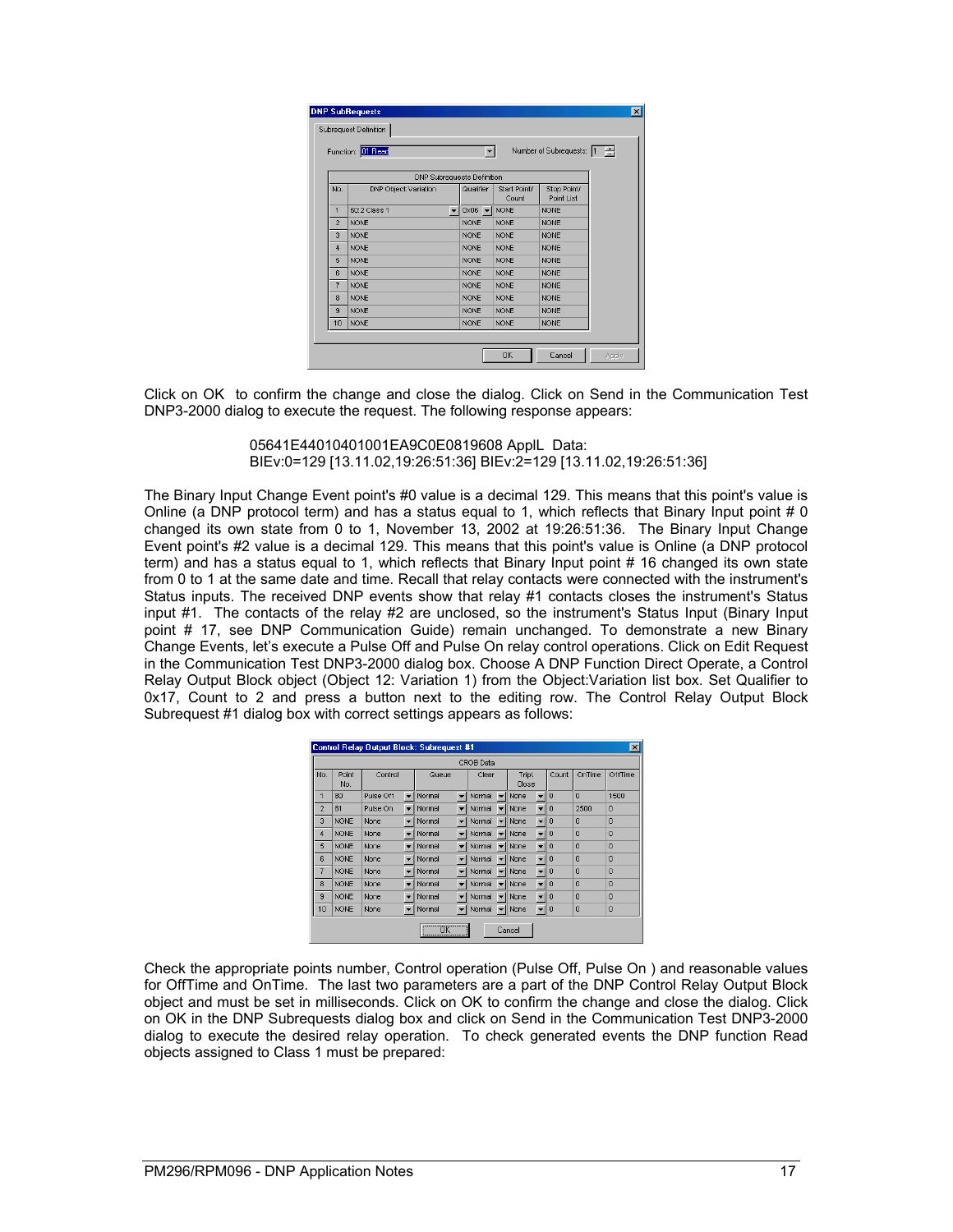|                | Function: 01 Read          |                      | ▼                                  |                       | Number of Subrequests: 1 - |  |
|----------------|----------------------------|----------------------|------------------------------------|-----------------------|----------------------------|--|
|                | DNP Subrequests Definition |                      |                                    |                       |                            |  |
| No.            | DNP Object: Variation      |                      | Qualifier                          | Start Point/<br>Count | Stop Point/<br>Point List  |  |
| 1              | 60:2 Class 1               | $\blacktriangledown$ | $0 \times 06$ $\blacktriangledown$ | <b>NONE</b>           | <b>NONE</b>                |  |
| $\overline{2}$ | <b>NONE</b>                |                      | <b>NONE</b>                        | <b>NONE</b>           | <b>NONE</b>                |  |
| 3              | <b>NONE</b>                |                      | <b>NONE</b>                        | <b>NONE</b>           | <b>NONE</b>                |  |
| 4              | <b>NONE</b>                |                      | <b>NONE</b>                        | <b>NONE</b>           | <b>NONE</b>                |  |
| 5              | <b>NONE</b>                |                      | <b>NONE</b>                        | <b>NONE</b>           | <b>NONE</b>                |  |
| 6              | <b>NONE</b>                |                      | <b>NONE</b>                        | <b>NONE</b>           | <b>NONE</b>                |  |
| $\overline{7}$ | <b>NONE</b>                |                      | <b>NONE</b>                        | <b>NONE</b>           | <b>NONE</b>                |  |
| 8              | <b>NONE</b>                |                      | <b>NONE</b>                        | <b>NONE</b>           | <b>NONE</b>                |  |
| 9              | <b>NONE</b>                |                      | <b>NONE</b>                        | <b>NONE</b>           | <b>NONE</b>                |  |
| 10             | <b>NONE</b>                |                      | <b>NONE</b>                        | <b>NONE</b>           | <b>NONE</b>                |  |

Click on OK to confirm the change and close the dialog. Click on OK in the DNP Subrequests dialog box and click on Send in the Communication Test DNP3-2000 dialog to read events assigned to Class 1.

The instrument's response contains the following events data:

05645E44010401006307C0E0819608 ApplL Data: BIEv:0=129 [13.11.02,19:26:51:36] BIEv:2=129 [13.11.02,19:26:51:36] BIEv:0=1 [14.11.02,13:57:54:51] BIEv:1=129 [14.11.02,13:57:54:51] BIEv:2=1 [14.11.02,13:57:54:51] BIEv:3=129 [14.11.02,13:57:54:51] BIEv:0=129 [14.11.02,13:57:55:50] BIEv:2=129 [14.11.02,13:57:55:50] BIEv:1=1 [14.11.02,13:57:56:55] BIEv:3=1 [14.11.02,13:57:56:55]

The following picture explains received data:

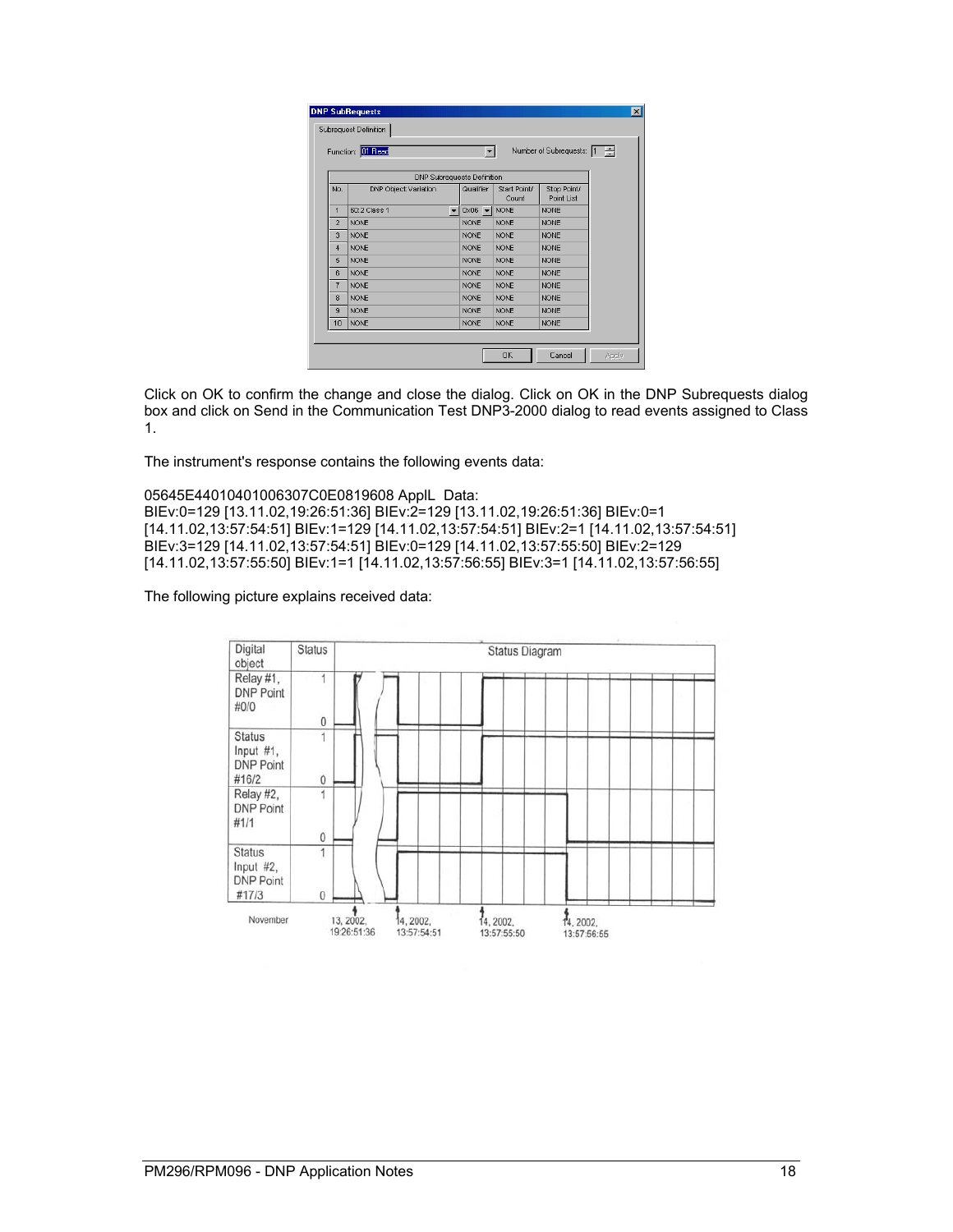#### <span id="page-18-0"></span>**DNP Class 0 Object Assignment**

There are two options for assigning objects to be polled via Class 0 requests. The first uses the Class 0 Object Groups Assignment setup, and the second uses the Class 0 Point Assignment setup. When the latter is used, all assignments via the Class 0 Object Groups Assignment must be set to 0, and the Class 0 response includes all static object points specified by the Class 0 Point Assignment Setup. By default (see the DNP Communication Guide), the following points are specified by the Class 0 Point Assignment setup: 32 first Analog Input points from the Input Data Parameters (Table 3-1), 13 Analog Output points from the Basic Setup Registers (Table 3-2), 2 Binary Input points representing Status Inputs and 2 Binary Input points representing Relay Status (see Table 3-13).

When the Class 0 Group Assignment is used, the instrument response message contains points specified in the Class 0 Group Assignment setup (see Table 3-30, *Class 0 Group Assignment*). These points can be read via Binary-Output-Status and can be changed by issuing the Direct-Operate (or SBO/Operate or SBO/Operate or Direct-Operate-No-Acknowledge) command to points 96 through 120 of the Control-Relay-Output-Block object. This setup is factory preset to include Analog-Input (see Table 3-1, *Input Data Parameters*), Analog-Output-Status (see Table 3-2, *Basic Setup Registers*) and Binary-Input (see Table 3-13, *Status Registers, BI:16-BI:17* ) object points. In addition to checking and changing these setups use two pages of the Protocol Setup dialog box.

#### **DNP Class 0 Group Assignment**

Close the Communication Test DNP3-2000 dialog box. Choose the Monitor -> On-line option or click

on the On-line button  $\mathbb{Q}^{\mathbb{Q}}$  of the PAS V1.2.5 main window Tools bar. Choose the Meter Setup -> Protocol Setup option of the main window menu. After the communications delay the Protocol Setup PM 296 dialog box appears. Select the DNP Class 0 Group Assignment page of this dialog. The DNP Class 0 Group Assignment dialog box appears as follows:

| DNP Options Setup   DNP Event Setpoints |                |                                |          | DNP Class 0 Group Assignment   DNP Class 0 Point Assignment |
|-----------------------------------------|----------------|--------------------------------|----------|-------------------------------------------------------------|
|                                         |                | Class 0 Parameter Groups       |          |                                                             |
|                                         | No.            | Group of Parameters            | Included |                                                             |
|                                         | $\mathbf{1}$   | Basic Data Parameters          | ⊽        |                                                             |
|                                         | $\overline{2}$ | <b>Basic Energy Parameters</b> |          |                                                             |
|                                         | 3              | <b>Basic Setup Parameters</b>  | ٧        |                                                             |
|                                         | $\overline{4}$ | Firmware & Instrument Options  |          |                                                             |
|                                         | 5              | Relay Status                   |          |                                                             |
|                                         | 6              | RT Values per Phase            |          |                                                             |
|                                         | 7              | RT Total Values                |          |                                                             |
|                                         | 8              | RT Auxiliary Values            |          |                                                             |
|                                         | $\overline{9}$ | Average Values per Phase       |          |                                                             |
|                                         | 10             | Average Total Values           |          |                                                             |
|                                         | 11             | Average Auxiliary Values       |          |                                                             |
|                                         | 12             | <b>Present Demands</b>         |          |                                                             |
|                                         | 13             | <b>Total Energies</b>          |          |                                                             |
|                                         | 14             | Reserved                       |          |                                                             |
| Open                                    |                | Save as<br>Print<br>Default    | Send     | Receive                                                     |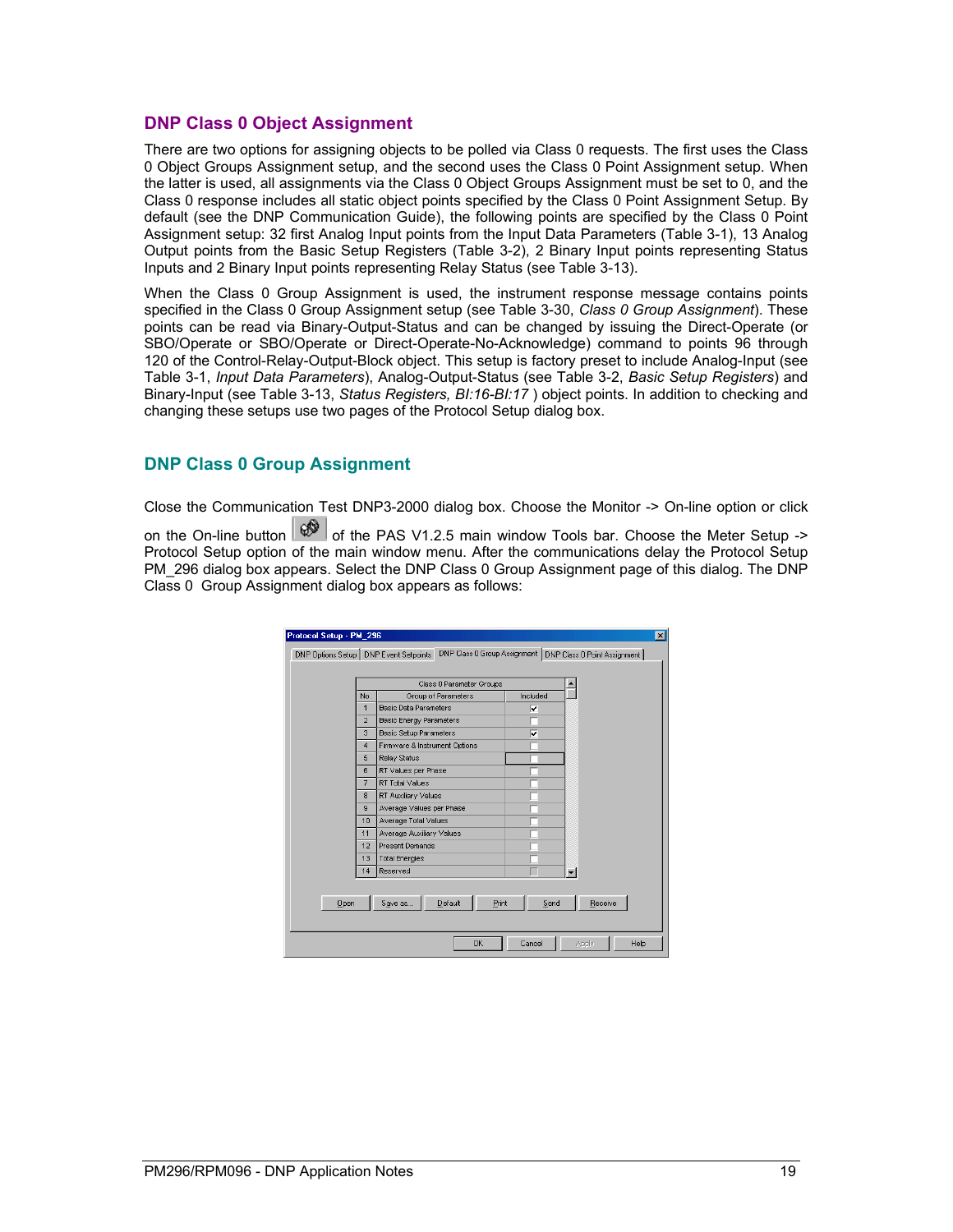|      |     | Class 0 Parameter Groups       |          |         |
|------|-----|--------------------------------|----------|---------|
|      | No. | Group of Parameters            | Included |         |
|      | 16  | Reserved                       |          |         |
|      | 17  | Min RT Values per Phase        |          |         |
|      | 18  | Min RT Total Values            |          |         |
|      | 19  | Min RT Auxiliary Values        |          |         |
|      | 20  | Reserved                       |          |         |
|      | 21  | Max RT Values per Phase        |          |         |
|      | 22  | Max RT Total Values            |          |         |
|      | 23  | Max RT Auxiliary Values        |          |         |
|      | 24  | Max Demands                    |          |         |
|      | 25  | Digital Inputs                 | ⊽        |         |
|      | 26  | Reserved                       |          |         |
|      | 27  | Reserved                       |          |         |
|      | 28  | Reserved                       |          |         |
|      | 29  | Reserved                       |          |         |
| Qpen |     | Print<br>Save as<br>$D$ efault | Send     | Receive |

Scroll the table to see the last checked Status Input check box:

Checked boxes sign the parameters groups, which will be included in the Class 0 poll request. This setup is factory preset to include Analog-Input (see Table 3-1, *Input Data Parameters*), Analog-Output-Status (see Table 3-2, *Basic Setup Registers*) and Binary-Input (see Table 3-13, *Status Registers,* 

*BI:16-BI:17* ) object points. Click on OK to close the dialog box and toggle the On-line button  $\frac{600}{20}$  of the PAS V1.2.5 main window Tools bar to enable the Communication Test option. Open the Communication Test dialog box, click on Edit Request to open the DNP Subrequests dialog box. Choose Class 0 object from the Object: Variation list box, and qualifier 0x06 from the Qualifier list box. The dialog box appears as follows:

|                | Subrequest Definition<br>Function: 01 Read |   | ▼                                  |                       | Number of Subrequests: 1  |  |
|----------------|--------------------------------------------|---|------------------------------------|-----------------------|---------------------------|--|
|                |                                            |   |                                    |                       |                           |  |
|                | <b>DNP Subrequests Definition</b>          |   |                                    |                       |                           |  |
| No.            | DNP Object: Variation                      |   | Qualifier                          | Start Point/<br>Count | Stop Point/<br>Point List |  |
| 1              | 60:1 Class 0                               | ▼ | $0 \times 06$ $\blacktriangledown$ | <b>NONE</b>           | <b>NONE</b>               |  |
| $\overline{2}$ | <b>NONE</b>                                |   | <b>NONE</b>                        | <b>NONE</b>           | <b>NONE</b>               |  |
| 3              | <b>NONE</b>                                |   | <b>NONE</b>                        | <b>NONE</b>           | <b>NONE</b>               |  |
| 4              | <b>NONE</b>                                |   | <b>NONE</b>                        | <b>NONE</b>           | <b>NONE</b>               |  |
| 5              | <b>NONE</b>                                |   | <b>NONE</b>                        | <b>NONE</b>           | <b>NONE</b>               |  |
| 6              | <b>NONE</b>                                |   | <b>NONE</b>                        | <b>NONE</b>           | <b>NONE</b>               |  |
| 7              | <b>NONE</b>                                |   | <b>NONE</b>                        | <b>NONE</b>           | <b>NONE</b>               |  |
| 8              | <b>NONE</b>                                |   | <b>NONE</b>                        | <b>NONE</b>           | <b>NONE</b>               |  |
| 9              | <b>NONE</b>                                |   | <b>NONE</b>                        | <b>NONE</b>           | <b>NONE</b>               |  |
| 10             | <b>NONE</b>                                |   | <b>NONE</b>                        | <b>NONE</b>           | <b>NONE</b>               |  |
|                |                                            |   |                                    |                       |                           |  |

Click on OK to close the dialog box and click on Send in the Communication Test DNP3-2000 dialog box to execute Class 0 polling. The following response appears:

05649D4401040100CD2BC0C08196081E040100002A000F091009\_\_0F0900000000000000000000000 0000000\_\_00000000000000000000000000000000\_\_000000000000000000008C13FF7F0000\_\_FF7 F0000FF7FFF7FFF7F00000000E603\_\_1C001C001C0000000000000000000000\_\_00002802010000 0C00010100010A0001\_\_8813010F0001840301080001010021FF\_7F01010021FF7F21FF7F013200 010000\_\_0101011000110001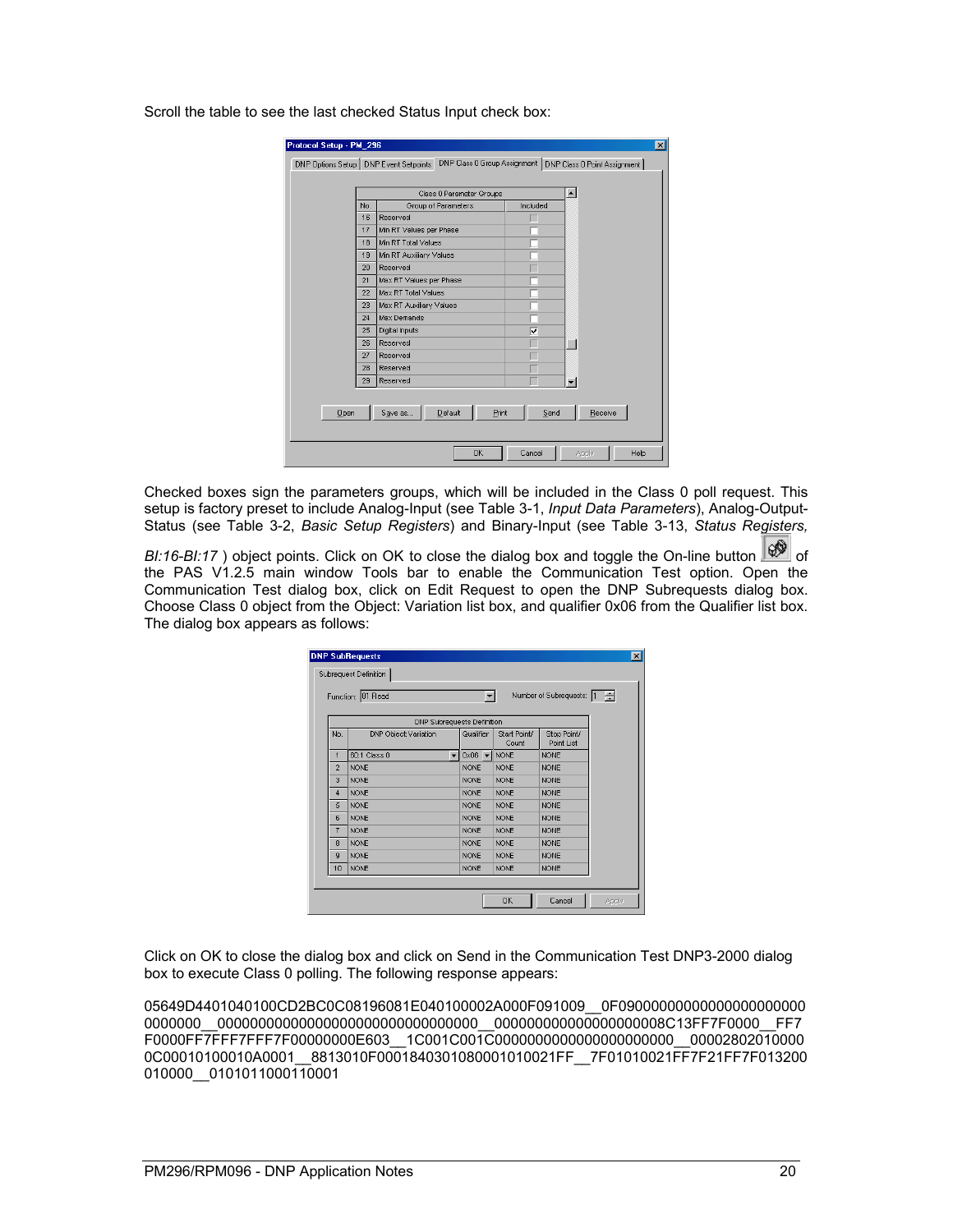Choose a Decimal representation of the response and you can see the following data:

05649D4401040100CD2BC0C0819608 ApplL Data:

AI:0=2319 AI:1=2320 AI:2=2319 AI:3=0 AI:4=0 AI:5=0 AI:6=0 AI:7=0 AI:8=0 AI:9=0 AI:10=0 AI:11=0 AI:12=0 AI:13=0 AI:14=0 AI:15=0 AI:16=0 AI:17=0 AI:18=0 AI:19=0 AI:20=0 AI:21=0 AI:22=0 AI:23=5004 AI:24=32767 AI:25=0 AI:26=32767 AI:27=0 AI:28=32767 AI:29=32767 AI:30=32767 AI:31=0 AI:32=0 AI:33=998 AI:34=28 AI:35=28 AI:36=28 AI:37=0 AI:38=0 AI:39=0 AI:40=0 AI:41=0 AI:42=0

AO:0=1 AO:1=10 AO:2=5000 AO:3=15 AO:4=900 AO:5=8 AO:6=1 AO:7=32767 AO:8=1 AO:9=32767 AO:10=32767 AO:11=50 AO:12=0

BI:16=1 BI:17=0

You can see the following parameters group in the response: Analog-Input (see Table 3-1, *Input Data Parameters*), Analog-Output-Status (see Table 3-2, *Basic Setup Registers*) and Binary-Input (see Table 3-13, *Status Registers, BI:16-BI:17* ) object points.

To activate the DNP Class 0 Point Assignment Setup you must uncheck all check boxes of the DNP Class 0 Group Assignment dialog box (see above).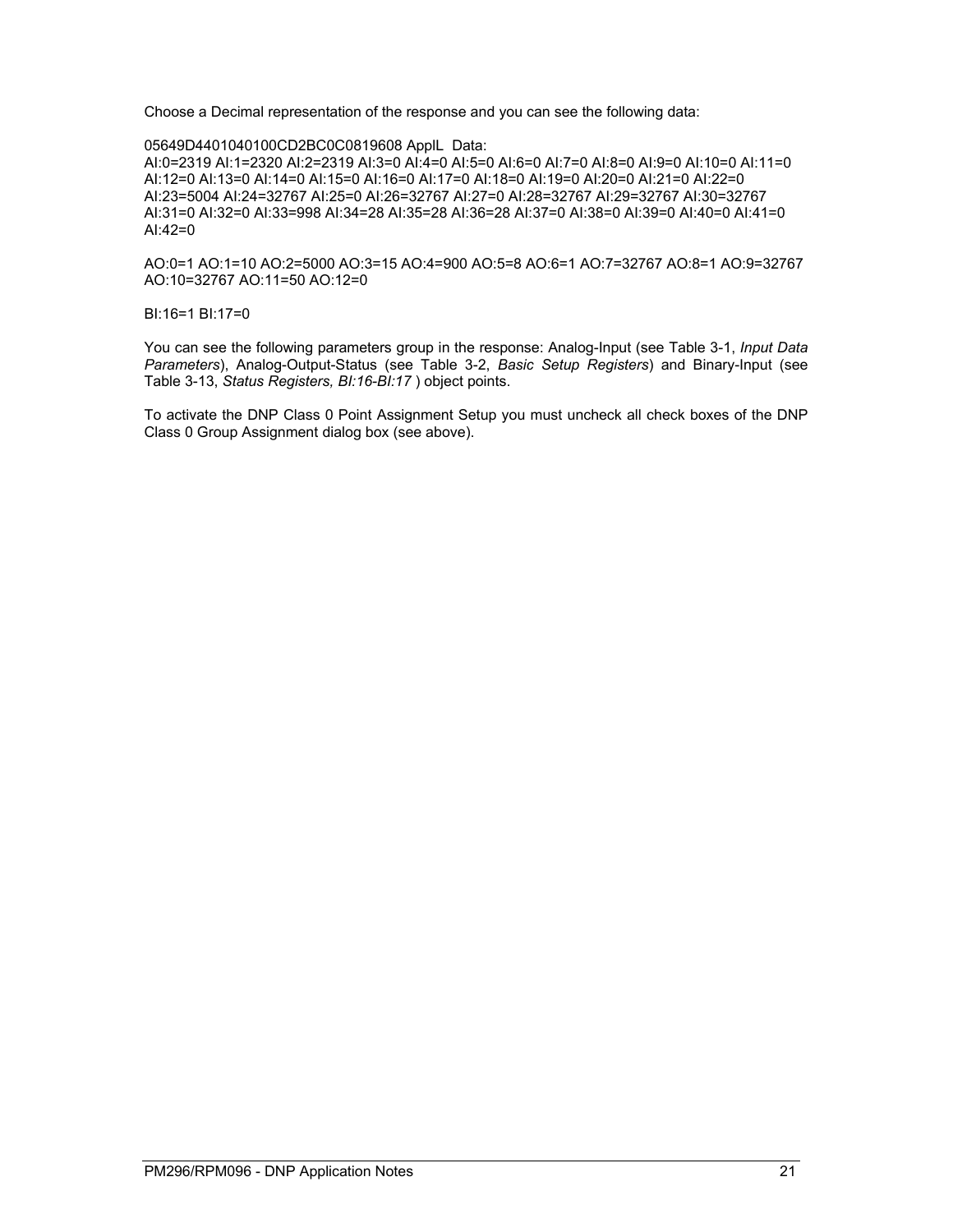#### <span id="page-21-0"></span>**DNP Class 0 Point Assignment**

If the program executes the Communication Test DNP3-2000, close it. Choose the Monitor -> On-line option or click the On-line button  $\left|\mathcal{Q}^{\bullet}\right|$  of the PAS V1.2.5 main window Tools bar. Choose the Meter Setup -> Protocol Setup option of the main window menu. After the communications delay the Protocol Setup PM\_296 dialog box appears. Select the DNP Class 0 Point Assignment page of this dialog. The DNP Class 0 Point Assignment dialog box appears as follows:

|      |                | Class 0 Points               |                          |                |                     |                |
|------|----------------|------------------------------|--------------------------|----------------|---------------------|----------------|
|      | No.            | Object<br>[Object:Variation] |                          | Start<br>Point | Number<br>of Points |                |
|      | $\overline{1}$ | AI 30:03 (32-bit-F)          | $\mathbf{v}$ 0           |                | 32                  |                |
|      | $\overline{2}$ | AO 40:02 (16-bit)            | $\mathbf{v}$ 0           |                | 12                  |                |
|      | 3              | BI 01:01 (1-bit)             |                          | $-16$          | $\overline{a}$      |                |
|      | $\overline{4}$ | BI 01:01 (1-bit)             | $\overline{\phantom{a}}$ | l o            | $\overline{2}$      |                |
|      | 5              | <b>NONE</b>                  | $\overline{\phantom{0}}$ |                | ۳                   |                |
|      | 6              | <b>NONE</b>                  | $\overline{\phantom{a}}$ | ×              | ۰                   |                |
|      | $\overline{7}$ | <b>NONE</b>                  | $\overline{\phantom{a}}$ | ı.             | ٠                   |                |
|      | 8              | <b>NONE</b>                  | $\overline{\phantom{0}}$ |                | ۰                   |                |
|      | $\overline{9}$ | <b>NONE</b>                  | T                        |                | ٠                   |                |
|      | 10             | <b>NONE</b>                  | $\overline{\phantom{0}}$ |                | ×                   |                |
|      | 11             | <b>NONE</b>                  | $\overline{\phantom{a}}$ |                | ٠                   |                |
|      | 12             | <b>NONE</b>                  | $\overline{\phantom{a}}$ |                | ×.                  |                |
|      | 13             | <b>NONE</b>                  | v                        | ٠              | ٠                   |                |
|      | 14             | <b>NONE</b>                  | $\overline{\phantom{a}}$ | ×              | -                   | $\blacksquare$ |
|      |                |                              |                          |                |                     |                |
| Qpen |                | Save as<br>Default           |                          | Print          | Send                | Receive        |

By default (see DNP Communication Guide), the following points are specified by the Class 0 Point Assignment Setup: 32 first Analog Input points from the Input Data Parameters (Table 3-1), 13 Analog Output points from the Basic Setup Registers (Table 3-2), 2 Binary Input points represented Status Inputs and 2 Binary Input points represented Relay Status (see Table 3-13). You may change an Object, Start Point and Number of points. Suppose we want assign to Class 0 polling of the Maximum Demands (AI 30:03), Start Point 46848 and Number of points 17. The changed dialog box appears:

|      |                | Class 0 Points               |                          |                |                        |         |
|------|----------------|------------------------------|--------------------------|----------------|------------------------|---------|
|      | No.            | Object<br>[Object:Variation] |                          | Start<br>Point | Number<br>of Points    |         |
|      | 1              | AI 30:03 (32-bit-F)          | $\overline{\phantom{a}}$ | 46848          | 17                     |         |
|      | $\overline{2}$ | AO 40:02 (16-bit)            | $\overline{\phantom{a}}$ | $\theta$       | 13                     |         |
|      | 3              | BI 01:01 (1-bit)             | $\overline{\phantom{a}}$ | 16             | $\overline{2}$         |         |
|      | $\overline{4}$ | BI 01:01 (1-bit)             | $\overline{\phantom{a}}$ | $\theta$       | $\overline{2}$         |         |
|      | 5              | <b>NONE</b>                  | $\overline{\phantom{a}}$ |                | ×                      |         |
|      | 6              | <b>NONE</b>                  | $\overline{\phantom{a}}$ |                | ٠                      |         |
|      | $\overline{7}$ | <b>NONE</b>                  | ۰                        |                | ×                      |         |
|      | 8              | <b>NONE</b>                  | $\overline{\phantom{a}}$ |                | ٠                      |         |
|      | 9              | <b>NONE</b>                  | $\overline{\phantom{a}}$ |                | ×                      |         |
|      | 10             | <b>NONE</b>                  | $\overline{\phantom{a}}$ |                | ÷                      |         |
|      | 11             | <b>NONE</b>                  | $\overline{\phantom{a}}$ |                | ٠                      |         |
|      | 12             | <b>NONE</b>                  | $\overline{\phantom{a}}$ |                | ×,                     |         |
|      | 13             | <b>NONE</b>                  | $\blacktriangledown$     |                | ٠                      |         |
|      | 14             | <b>NONE</b>                  | $\overline{\phantom{a}}$ | ×              | ÷,                     | $\cdot$ |
| Qpen |                | Default<br>Save as           |                          | Print          | --------------<br>Send | Receive |